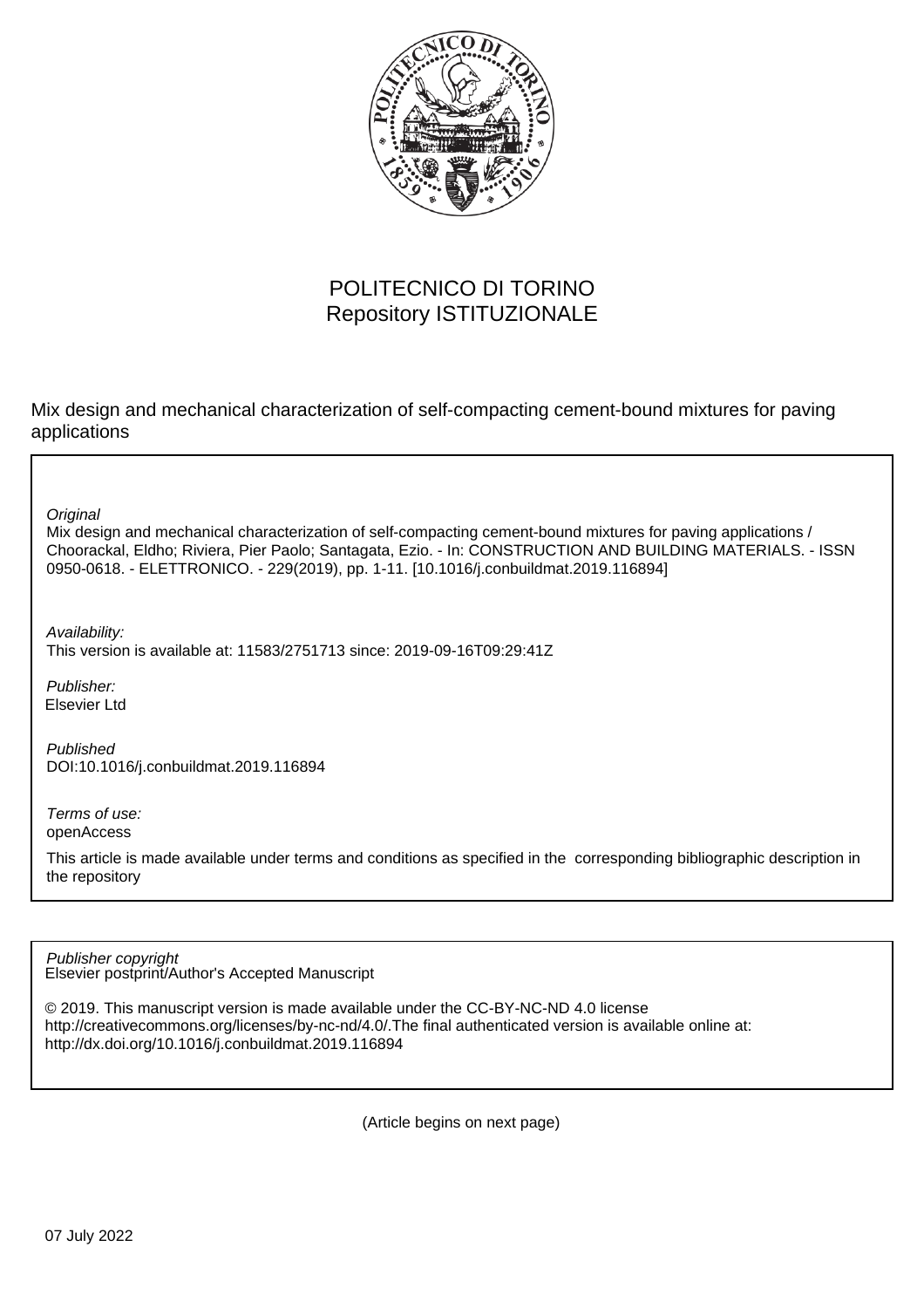## **MIX DESIGN AND MECHANICAL CHARACTERIZATION OF SELF-COMPACTING CEMENT-BOUND MIXTURES FOR PAVING APPLICATIONS**

Eldho Choorackal, Pier Paolo Riviera, Ezio Santagata\*

Department of Environment, Land and Infrastructure Engineering Politecnico di Torino, Corso Duca degli Abruzzi, 24, 10129 Torino, Italy

> (\*) corresponding author: ezio.santagat[a@polito.it](mailto:eldho.choorackal@polito.it) phone: +390110905633; Fax: +390110905614

#### **Abstract**

This paper presents the results of an experimental investigation which focused on self-compacting cement-bound mixtures to be employed for paving applications, especially for pavement foundations in road tunnels. Recipes of the investigated mixtures, which contain reclaimed asphalt pavement material and mineral sludge, were defined by optimizing the packing of the aggregate skeleton and by checking the flowability characteristics of cement pastes and composite mixtures. Long-term stiffness and strength properties were evaluated by means of triaxial and quick shear tests. Based on the obtained results and on their interpretation, a mix design procedure was proposed. General conclusions were drawn with respect to the behaviour of self-compacting cement-bound mixtures and to the possible developments of future research.

Keywords: cement-bound mixtures; mix design; flowability; resilient modulus; quick shear strength

### **1. INTRODUCTION**

Use of cement-bound or cement-stabilized mixtures in pavement construction is quite common due to the remarkable contribution they can provide to the enhancement of bearing capacity [1-4]. Past studies have widely discussed their mix design and performance-related characterization, and as a consequence they are included as standard materials in technical specifications and design manuals [5-7].

In the specific case of road tunnels, the use of cement-bound mixtures can be of interest not only for the formation of the sub-base, but also for the construction of the so-called foundation, which is comprised between the base of the tunnel and the pavement [8-9]. In particular, it may be especially attractive to make use of self-compacting cement-bound mixtures (hereafter indicated as SC-CBMs) which can be quickly laid on site with no need of compaction even in the presence of a congested network of buried utilities [10]. Such mixtures are required to possess a limited strength, which corresponds to an acceptable excavatability, since they should allow easy access to buried conduits in case of maintenance. Furthermore, when designed with the supplementary objective of guaranteeing a low thermal resistivity, they can aid the dissipation of heat produced by high-voltage cables which are embedded in the pavement foundation [10-12].

Based on the discussion provided above, it is apparent that SC-CBMs are quite similar to Controlled Low Strength Materials (CLSMs), which are usually employed for trench filling operations [13]. However, they are different in terms of their composition, which entails the presence of coarser aggregates, and of their expected functions in service, which include bearing capacity.

Typical components of SC-CBMs are fine and coarse aggregates, Portland cement, water, and various admixtures. However, their composition can be much more complex since they may also include a wide range of industrial by-products and recycled materials to reduce costs and increase sustainability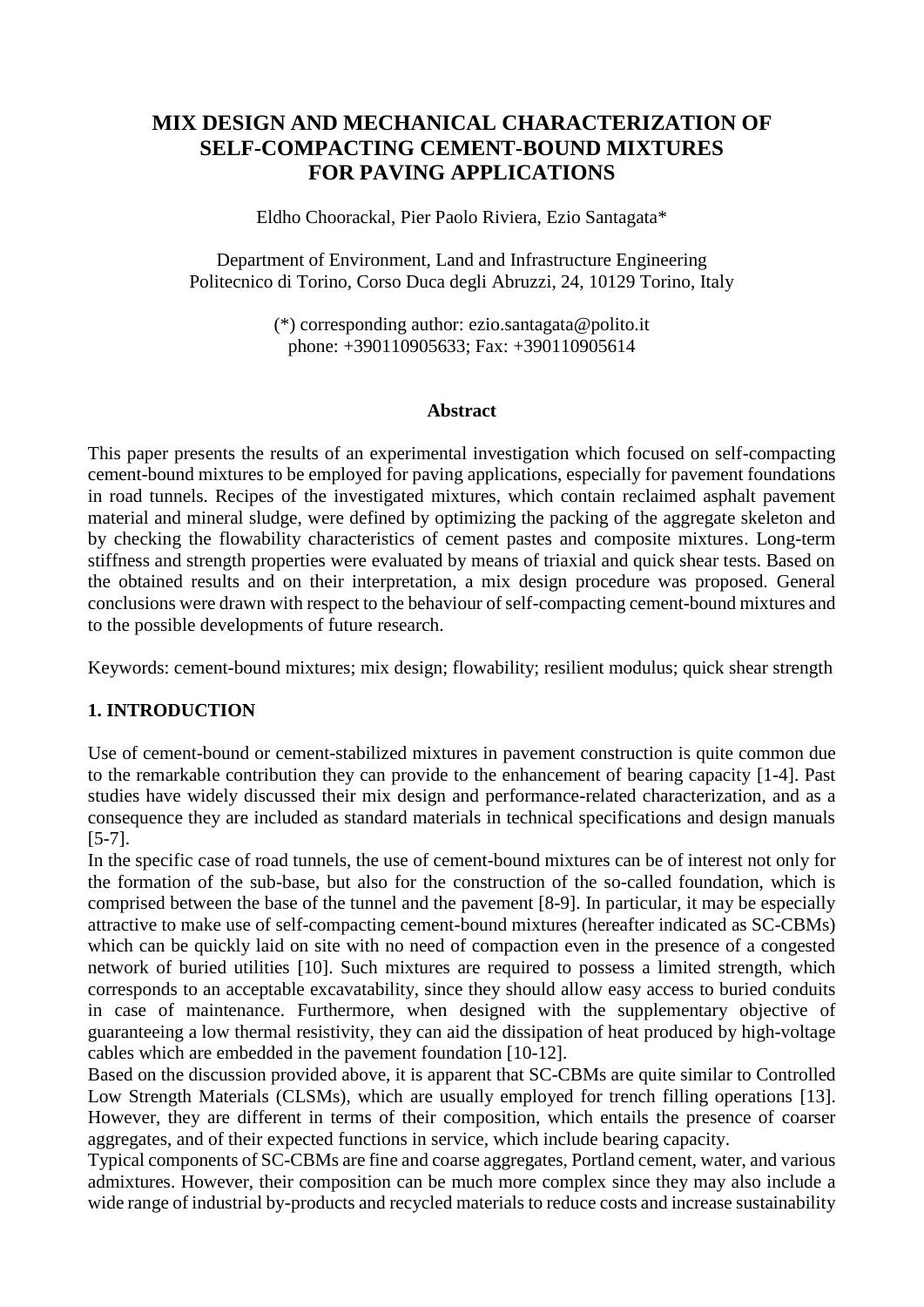of construction operations. As in the case of CLSMs, cement kiln dust, fly ash and slag can be used as partial replacements of cement, while virgin aggregates can be substituted by construction and demolition wastes, recycled concrete aggregates, scrap tyre particles and reclaimed asphalt pavement (RAP) [14-20].

Whatever the available set of component materials, SC-CBMs should be designed based upon their performance requirements. However, no mix design method is currently recognized as a standard.

As illustrated in this paper, the Authors worked on the development of a mix design procedure for SC-CBMs in which optimal mixture composition is identified as a function of engineering requirements which are expressed in terms of flowability, stiffness and strength. These properties are dependent upon several factors, among which the most relevant are cement content, water content and particle size distribution. A further tailoring of the characteristics of SC-CBMs can be obtained by making use of the various admixtures and by adjusting their dosage.

The proposed method combines elements which were drawn from other studies carried out on CLSMs and on Self-Compacting Concrete (SCC), which share with SC-CBMs common flowability characteristics. SCC design methods are well-defined, whereas CLSMs are mostly designed by means of empirical approaches [21].

A key role in the definition of the optimal mixture recipe was given to aggregate packing, which in the mix design of SCC is addressed by referring to target distributions containing relevant portions of filler [22-24]. Such a feature was also considered in the investigations carried out on CLSMs by Pajudas et al. [25], who based the choice of optimum proportions of constituents on wet packing tests carried out on a large number of trial mixtures.

With respect to the assessment of mechanical properties, the main references were taken from research work carried out on CLSMs, which possess low strength characteristics that are similar to those of SC-CBMs. In particular, it was observed that Janardhanam et al. [26] proposed a mix design method which takes into account workability, setting time, mechanical properties and durability, while Bhat and Lovell [27] suggested a procedure which included the evaluation of unconfined compressive strength. Consideration was also given to the studies carried out by Bouzalakos et al. [28], which employed response surface methods to highlight the sensitivity of mixture behaviour to variations of the different components. Finally, relevant information was drawn from the work of Alizadeh [29] which led to the definition of a mix design procedure that requires the combined adjustment of various ratios defining the composition of CLSMs.

Development of the proposed mix design method was based on a laboratory experimental investigation carried out by considering a given set of component materials. These included virgin aggregates and two granular components of recycled origin. Given that flowability is a prerequisite of SC-CBMs, use was also made of a superplasticizing additive. Experimental results highlighted the effects of several composition parameters on the flowability and mechanical properties of the considered SC-CBMs. As a result, the mix design procedure was rationalized and presented in a form which may be of practical use to designers.

## **2. MATERIALS AND METHODS**

Aggregate fractions employed for the mix design of SC-CBMs were crushed silica coarse sand (0-6 mm) and medium-fine gravel (8-16 mm). In addition, for the formation of the aggregate skeleton, two further granular materials were considered: RAP coming from aged and distressed pavement, and mineral sludge obtained from the washing of crushed natural aggregates. It was envisioned that by including these recycled materials in the SC-CBMs, they would lead to the design of mixtures with reduced production costs and enhanced sustainability characteristics [30-34].

RAP, which was provided by a local contractor, derived from the milling of dense-graded asphalt wearing courses, but its exact age was unknown. Since SC-CBMs have to satisfy the previously mentioned long-term excavatability requirements, the potential strength reduction due to the presence of RAP in these mixtures was considered as a positive factor. Similar advantages were attributed to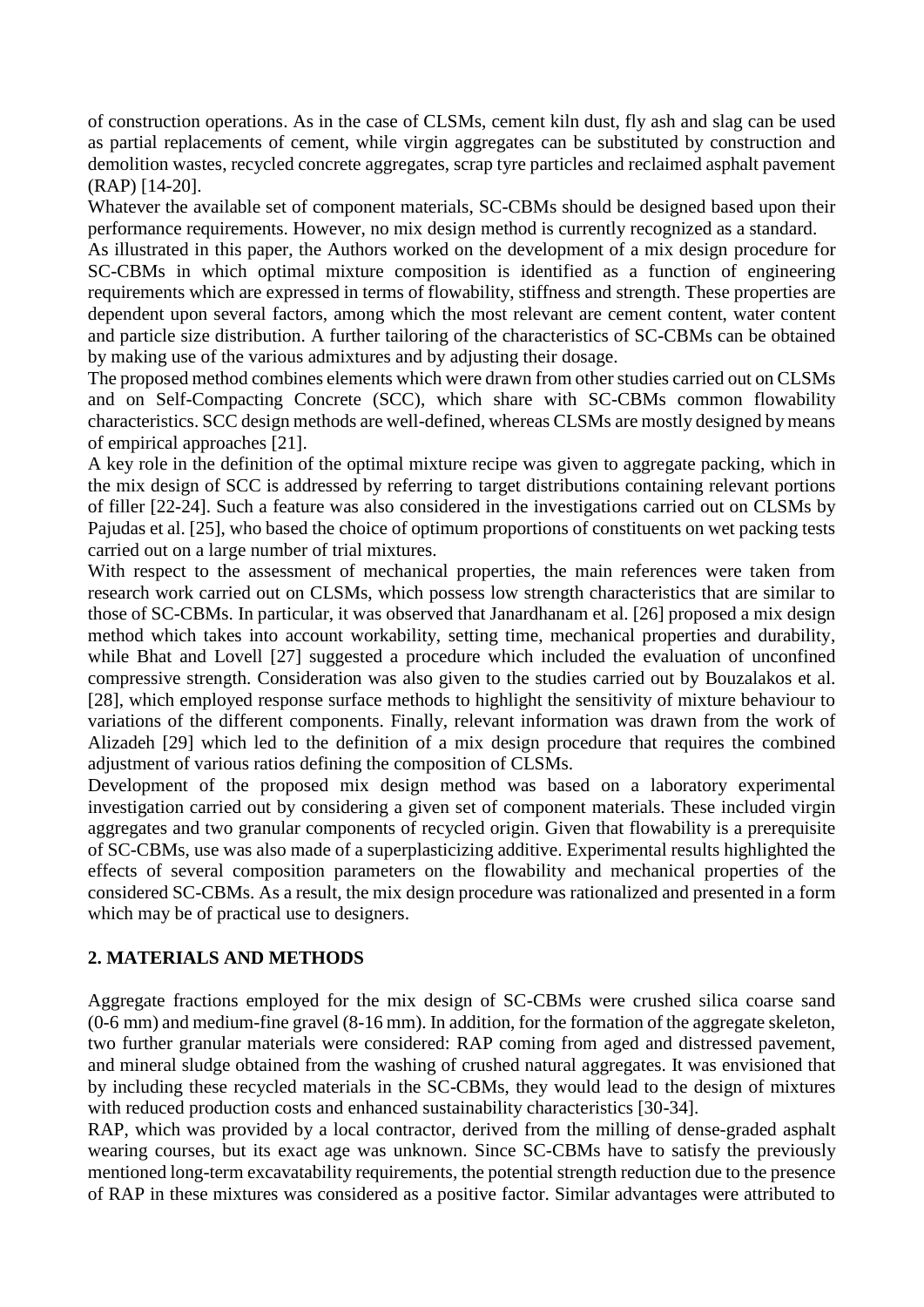the use of mineral sludge, which does not lead to any pozzolanic reactions in the presence of water. Furthermore, the fineness of the mineral sludge was regarded as essential in order to improve the flowability and stability of the SC-CBMs.

The virgin and recycled granular materials indicated above were preliminarily oven-dried until reaching constant weight either at 105°C (as in the case of the aggregate fractions and of the mineral sludge) or at 60°C (in the case of the RAP). A lower drying temperature, which entailed longer conditioning times, was selected for the RAP in order to prevent the softening of residual bitumen to take place.

All the dried components were then subjected to sieve analyses for the determination of particle size distribution as per EN 933-1 [35] and to pycnometer tests for the determination of specific gravity as per EN 1097-6 [36]. RAP samples were also subjected to the determination of bitumen content as per EN 12697-39 [37], which entails the evaluation of the mass loss caused by a high-temperature treatment (at 540°C).

Cement pastes and trial SC-CBMs were prepared in the laboratory by employing a standard Portland cement and a commercially available superplasticizer. According to the information provided by suppliers, cement was of the CEM I R42.5 type (EN 197-1) [38], with a specific gravity of 3.150, while the superplasticizer (Advaflow 455, Grace Products) was a liquid polycarboxylate product with a specific gravity of 1.060. Whenever used, the superplasticizer was employed with the dosage suggested by the supplier, equal to 0.5% by weight of cement.

Cement pastes and SC-CBMs were prepared by making use of a mechanical mixer in batches of 200 g and 2000 g, respectively. The superplasticizer was added in the required quantity by preliminarily mixing it with the water to be employed in each batch.

Immediately after mixing, both the cement pastes and the trial SC-CBMs were subjected to flowability tests. In the case of SC-CBMs these tests were carried out by following the procedure indicated in ASTM D6103 [39], while for the cement pastes the procedure, although similar to the standardized one, was much simpler.

As indicated in ASTM D6103 [39], the standardized procedure involves the filling with fresh cementitious mixture of an open-ended cylinder (of 75 mm diameter and 150 mm height, with a corresponding maximum theoretical volume of  $662.7 \text{ cm}^3$ ) resting on a horizontal, smooth and nonabsorbent surface. The cylinder is then quickly lifted, allowing the mixture to spread under the effect of its own weight. Following such an operation, the so-called spread diameter (Ds, expressed in mm) is measured as the average of two readings taken along perpendicular directions. Furthermore, the mixture is visually inspected in order to detect the signs of any undesired phenomenon such as segregation or bleeding.

When considering CLSMs employed for trench filling applications, it is usually required that  $D_s$  is comprised between 170 mm and 250 mm in order to ensure a high flowability and simultaneously guarantee the absence of any bleeding or segregation phenomena [13]. In the case of the SC-CBMs, which contain coarse aggregates which are larger than those typically employed in CLSMs, greater values of  $D_s$  are expected. Thus, a target range of 200-350 mm was considered more appropriate. Visual verification of a satisfactory mixture stability (i.e. absence of bleeding or segregation) was retained as a fundamental phase of testing. Values of  $D_s$  greater than 350 mm did not seem compatible with mixture stability which needs to be absolutely avoided in order not to jeopardize the long-term behaviour of the mixtures in service.

For the analysis of the flow characteristics of cement pastes, a smaller cylinder was employed, with a volume of  $283.7 \text{ cm}^3$ . Such a size was found to be adequate with respect to the volume of the batches which could be prepared in a representative manner and compatible with the observed spreads. Rather than measuring  $D_s$  values, flowability tests carried out on the pastes only entailed the visual assessment of the uniformity of flow and of the possible occurrence of clear phase separation phenomena. Although such a test is merely qualitative, it was found to be useful in order to discriminate between the flow properties of the various cement pastes.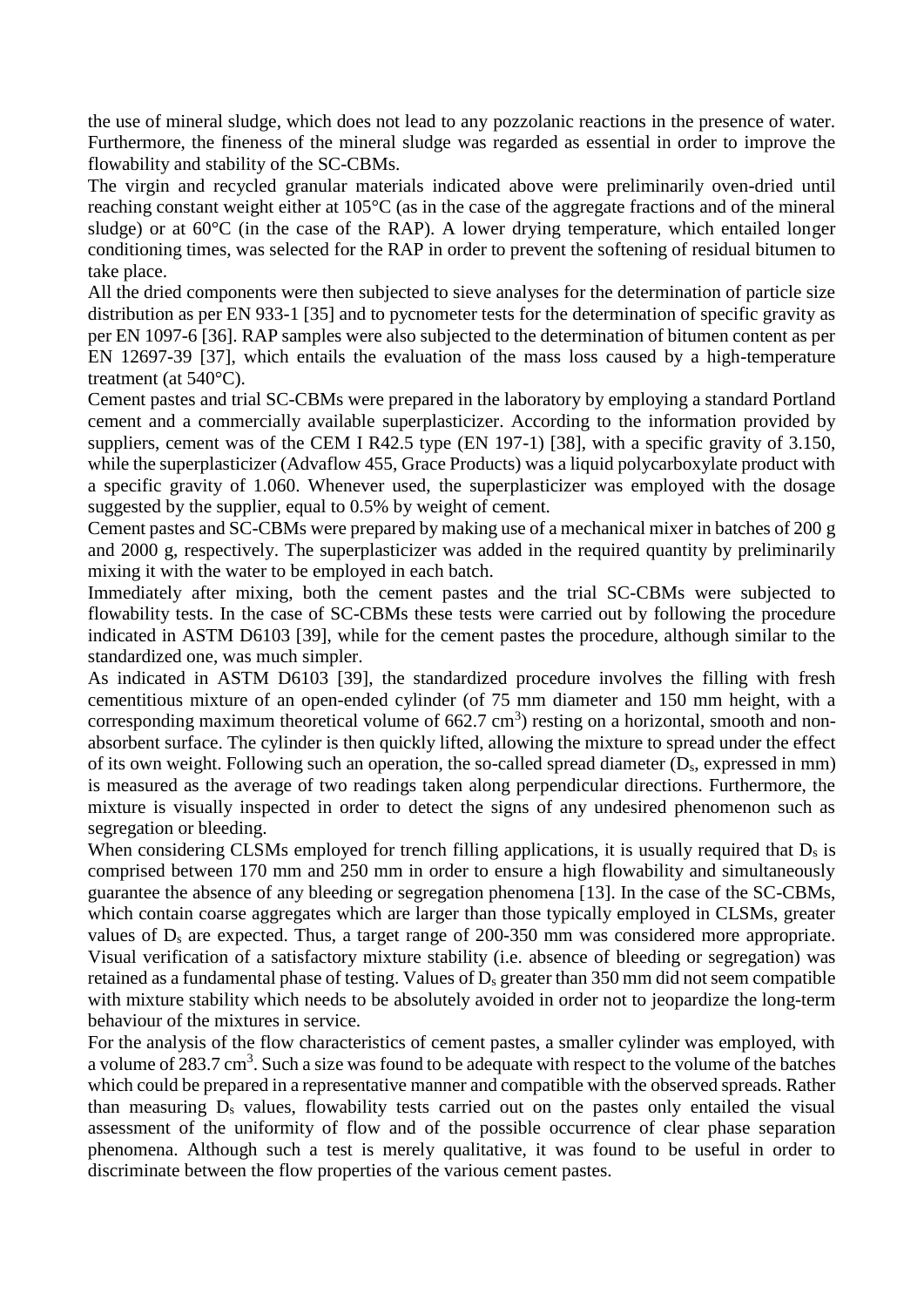In order to assess the mechanical properties of SC-CBMs in the hardened state, for each trial mixture four specimens were cast in cylindrical moulds (diameter 100 mm, height 200 mm) with no application of any vibration and levelling actions. Specimens were then demoulded after 24 hours and sealed in plastic bags in order to ensure an optimal curing process. Such a process was carried out by storing the specimens at room temperature for 28 days, when it was considered that fully cured conditions were reached.

Hardened SC-CBM specimens were subjected to testing in accordance to AASHTO T 307-99 [40] (sub-base protocol) for the determination of the resilient modulus  $(M_r)$ . Such a parameter is usually adopted for the description of the stress-strain response of soils and granular materials under traffic loading conditions [41-43] but has also been employed to assess the mechanical behaviour of cementstabilized and cold-recycled bituminous mixtures [44-46]. Tests are carried out by making use of a triaxial apparatus which allows the simultaneous control of confining pressure  $(\sigma_3)$ , which is kept constant, and of deviatoric stress applied in the vertical direction  $(\sigma_d)$ , which varies in time by following a haversine-shaped function. Corresponding strains  $(\epsilon_1)$ , of reversible and permanent nature  $(\epsilon_{1r}$  and  $\epsilon_{1p}$ , respectively), are measured in the vertical direction.

According the reference standard, a single specimen is subjected to 15 loading sequences composed of 100 cycles with various combinations of  $\sigma_3$  and  $\sigma_d$  which are comprised in the 0.0207-0.1379 MPa and 0.0186-0.2482 MPa, respectively. These stress components lead to values of the bulk stress, given by the sum of the three principal stresses applied to the test specimen, comprised between 0.08 MPa and 0.66 MPa, thereby allowing experimenters to capture the non-linear response of the considered materials. According to its definition, for each considered stress condition, resilient modulus is calculated by means of the following expression:

$$
M_r = \frac{\sigma_d}{\varepsilon_{1r,max}}\tag{1}
$$

where  $\varepsilon_{1r,max}$  is the maximum value of the recoverable portion of vertical axial strain recorded in the 100 loading cycles associated to the applied deviatoric stress  $\sigma_d$ .

In absolute terms, no threshold values can be fixed for the definition of  $M_r$  acceptance requirements in the case of SC-CBMs. This is due to the fact that for each specific application the minimum longterm bearing capacity is inherently dependent upon pavement cross section, expected loading conditions and target design life [8]. Nevertheless, it may be considered that technical specifications frequently refer to a minimum modulus assumed in pavement design calculations which for roads of primary importance is of the order of 100-120 MPa [7, 47-49]. In the case of road tunnels, where it may be convenient to reduce the thickness of the upper bound layers as a results of high service temperatures, such a limit may be increased on a project-specific base [8].

After being tested for the evaluation of resilient modulus, and by making use of the same triaxial equipment, SC-CBM specimens were subjected to the so-called quick shear tests [40]. As per the corresponding standard, applied axial load was progressively increased by imposing a vertical strain rate of 1 %/min, which approximately corresponds to a displacement rate of 2 mm/min. Although the reference standard requires the application of a confining pressure for subgrade soils and granular subgrades (equal to 27.6 kPa and 34.5 kPa, respectively), in the case of the SC-CBMs tests were carried out by applying vertical loads only. Thus, the adopted procedure is similar to the one described in ASTM D1633 [50] for the determination of compressive strength of soil-cement, which requires a slightly lower displacement rate (equal to 1.3 mm/min).

In quick shear tests, values of applied load are recorded by a load cell and can be converted into normal vertical stresses (σ<sub>1</sub>), while average axial strains induced in the specimens (ε<sub>1</sub>) can be calculated from imposed vertical displacements. As a result, stress-strain curves can be obtained, and the values corresponding the peak load may be indicated as quick shear strength ( $\sigma_{\text{ass}}$ ) and strain at failure  $(ε<sub>f</sub>)$ .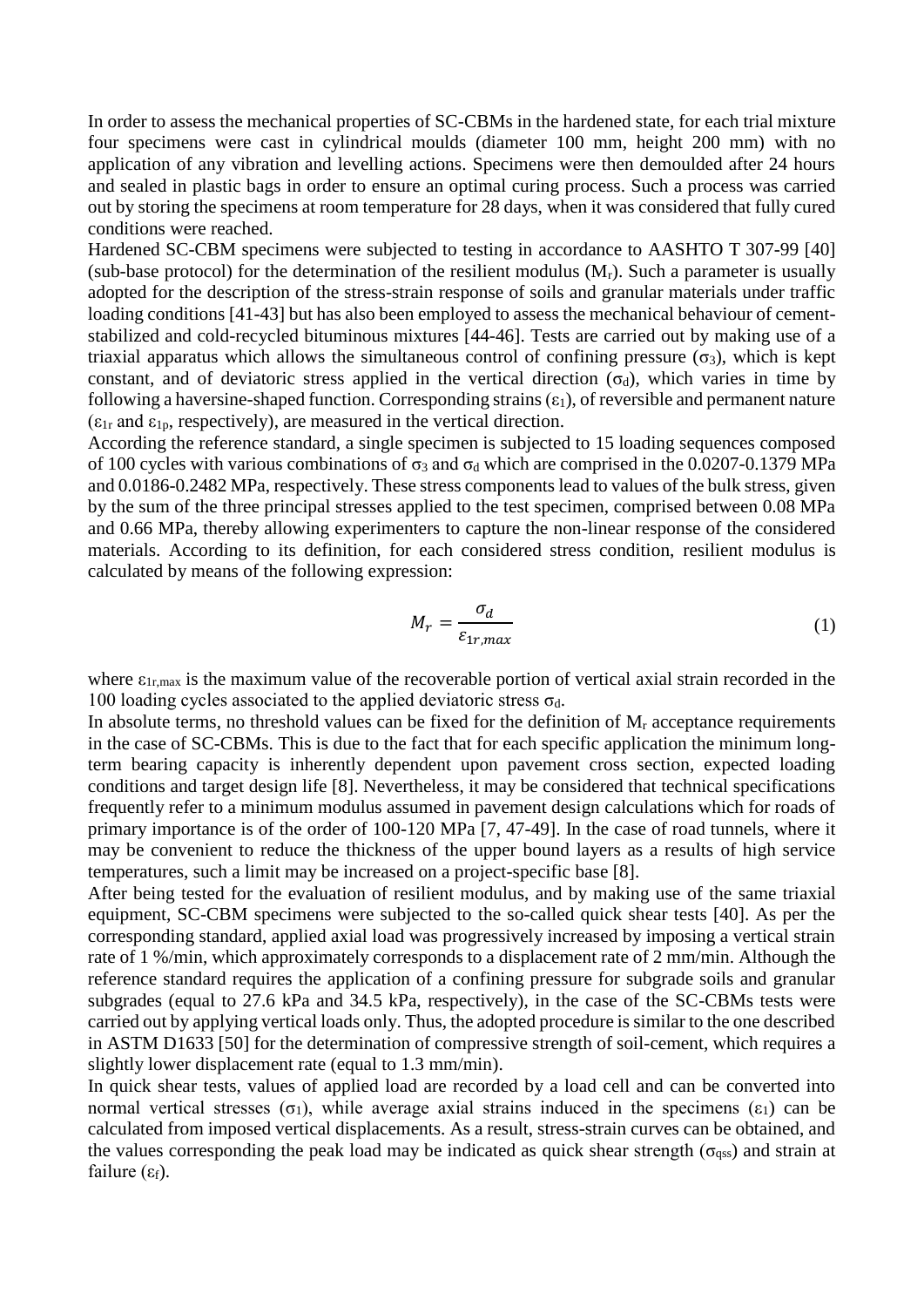When considering the failure properties of SC-CBMs, excavatability requirements need to be taken into account. In such a context, upper limits have been defined for CLSMs by referring to a maximum compressive strength determined on cylindrical specimens equal to 2.1 MPa [51-52]. Such a limit was maintained when analysing the results of tests carried out with the quick shear protocol in the absence of confining pressure.

Table 1 provides a synthesis of the experimental tests carried out on the various materials. Listed codes correspond to the section numbers in which obtained results are presented and discussed.

| Materials           | Sieve<br>analyses | Specific<br>gravity<br>tests | Flowability<br>tests | Resilient<br>modulus<br>tests | Ouick<br>shear<br>tests |
|---------------------|-------------------|------------------------------|----------------------|-------------------------------|-------------------------|
| Granular components | 3.1               | 3.1                          |                      |                               |                         |
| Cement pastes       | -                 | $\overline{\phantom{0}}$     | 3.2                  | -                             | -                       |
| <b>SC-CBMs</b>      | -                 |                              | 3.4                  | 3.5                           | 3.5                     |

Table 1 Synthesis of experimental tests

## **3. RESULTS AND DISCUSSION**

## **3.1 Characterization of granular components**

Results obtained from particle size distribution analyses and specific gravity (SG) tests are provided in Fig. 1 and Table 2, respectively.

It was observed that silica sand and RAP were characterized by continuous size distributions which seemed suitable to form most part of the composite skeleton of the SC-CBMs, whereas the available gravel was almost single-sized, and therefore fit for use in order to provide bulk effects to the mixtures. In the case of the mineral sludge, it was recorded that it possessed a very high content of filler, of the order of 60%. Such a characteristic made it a very good candidate to ensure an adequate filling of the voids structure of SC-CBMs and to guarantee a proper flowability of their cementitious paste.

With respect to SG values, very similar values were recorded for the aggregates and sludge (of similar lithological origin), whereas the RAP fraction presented a significantly lower value due to the presence of oxidized bitumen.

Finally, it should be mentioned that ignition tests carried out for the determination of binder content of the RAP fraction yielded an average value (from two replicates) of 4.60% with respect to the total mass of aggregates.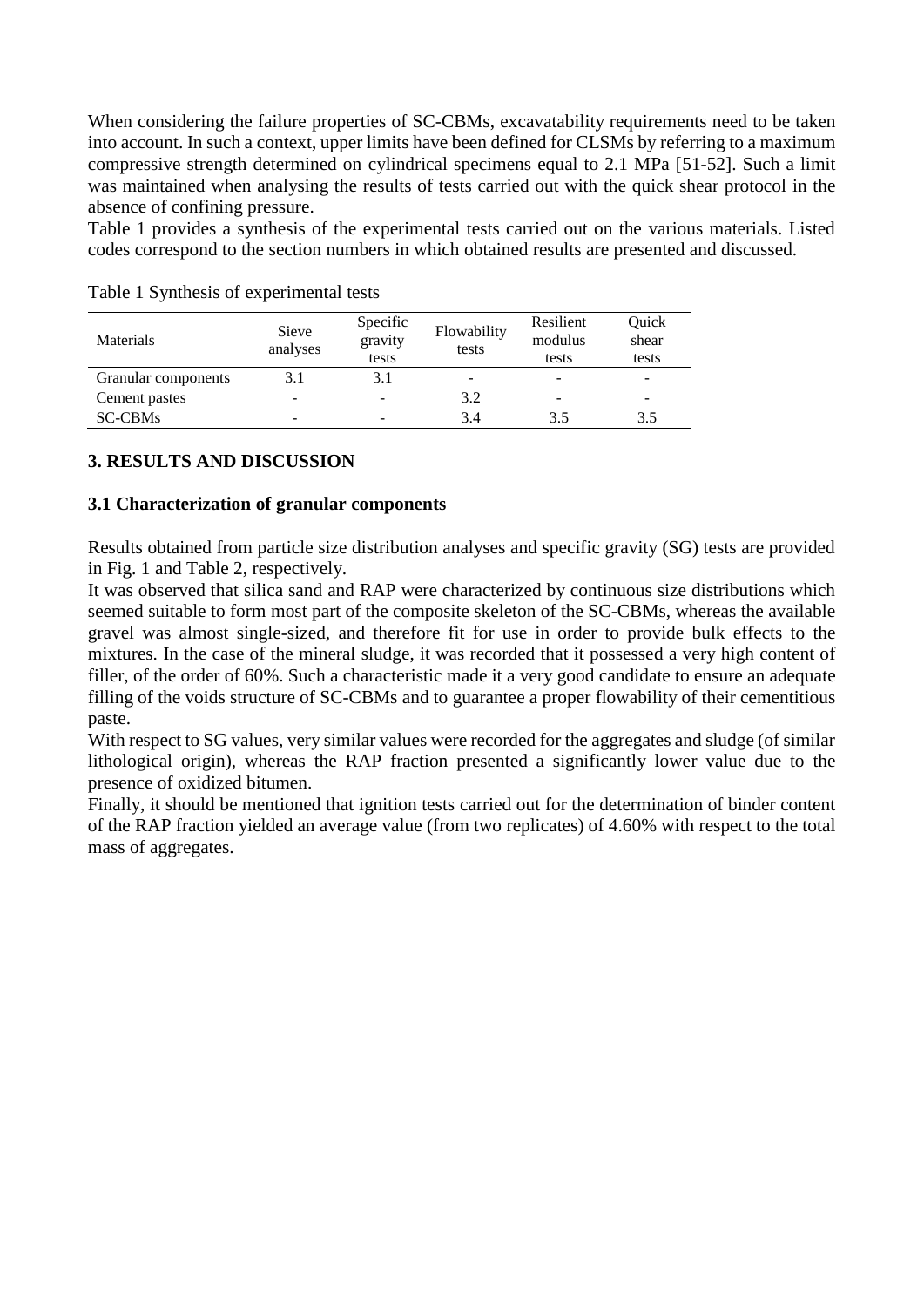

Fig. 1. Particle size distribution of aggregates, RAP and mineral sludge

|  | Table 2. Specific gravity of aggregates, RAP and mineral sludge |  |  |
|--|-----------------------------------------------------------------|--|--|
|  |                                                                 |  |  |

| Fraction    | SG    |
|-------------|-------|
| Sand $0-6$  | 2.745 |
| Gravel 8-16 | 2.733 |
| R AP        | 2.527 |
| Sludge      | 2.785 |

#### **3.2 Flowability of cement paste**

Cement paste in SC-CBMs not only controls the time-dependent development of stiffness and strength, but also has a direct effect on their flowability characteristics in the fresh state. Thus, identification of the optimal composition of cement paste was carried out by means of the simple flowability tests described in section 2.

Tests were performed on water-cement pastes prepared with and without superplasticizer. Obtained results indicated that for w/c values increasing up to 0.60, regardless of the presence of the superplasticizer, the pastes did not reach sufficiently fluid conditions in order to evenly spread under their own weight. Satisfactory flow was observed when starting to consider w/c values equal to or higher than 0.70. Thus, as explained in detail in section 3.4, such a threshold value was employed as a reference for the preparation of SC-CBMs which were subjected to flowability tests carried out in accordance to ASTM D6103 [39].

### **3.3 Identification of target particle size distribution**

The optimal combination of the available granular materials composing the aggregate skeleton of the SC-CBMs was identified by considering their combined particle size distribution and by minimizing its deviations from a reference curve. Such a curve, which is also known as the "modified Andersen and Andreasen curve", was proposed by Funk and Dinger [53] for the design of SCCs and is given by the following expression:

$$
P(D) = 100 \cdot \frac{(D_{max}^{q} - D^{q})}{(D_{max}^{q} - D_{min}^{q})}
$$
 (2)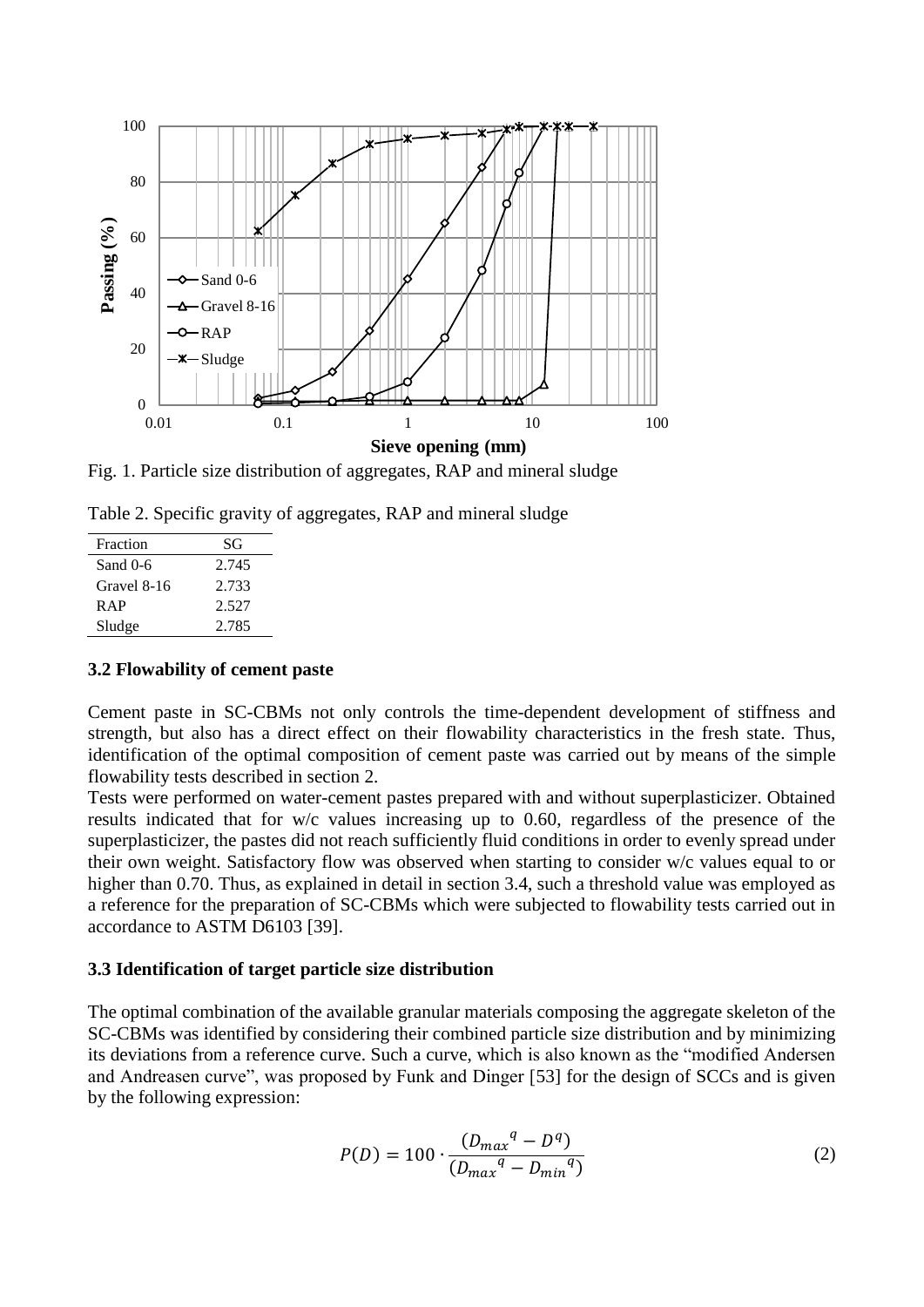where D is the diameter of aggregate particles (in mm),  $P(D)$  (expressed in %) is the cumulative percentage passing the sieve with opening equal to  $D$ ,  $D_{\text{max}}$  is the maximum diameter of aggregate particles in the mixture (in mm, fixed at 16 for all mixtures and corresponding to a P(D) equal to 100%),  $D_{\text{min}}$  is the minimum diameter of aggregate particles in the mixture (in mm, assumed to be equal to  $5 \mu m$  for all mixtures), q is the so-called distribution modulus.

The distribution modulus q defines the balance of coarse and fine aggregates within the lithic skeleton. As reported in literature [22], smaller values of q are required in order to increase the volume of fines, thus obtaining a more suitable packing of the aggregate structures. The values of q can vary between 0 and 1 depending upon workability requirements, even though for highly flowable mixes values lower than 0.23 are usually adopted [54].

It should be underlined that in the definition of the particle size distribution of the SC-CBMs, the effects associated to the presence of the cement particles was not considered. This approximation is reasonable since the cement dosage adopted in SC-CBMs is generally comprised between 30 kg/cm<sup>3</sup> and 100 kg/cm<sup>3</sup>. As indicated in section 3.4, cement dosage of the SC-CBMs prepared during the investigation was fixed at 60 kg/ $m<sup>3</sup>$ .

Results obtained by optimizing the composition of the aggregate skeleton of the SC-CBMs are given in Table 3. These are listed as a function of the distribution modulus, for which three different values were considered (equal to 0.21, 0.23 and 0.25), centred on the previously mentioned reference value of 0.23. Corresponding particle size distributions are displayed in Fig. 2.

Table 3. Composition of the aggregate skeleton of selected SC-CBMs

| Fraction    | Percentage by weight (%) |            |            |  |
|-------------|--------------------------|------------|------------|--|
|             | $q = 0.21$               | $q = 0.23$ | $q = 0.25$ |  |
| Sand $0-6$  | 34                       | 33         | 33         |  |
| Gravel 8-16 | 10                       | 11         | 11         |  |
| <b>RAP</b>  | 28                       | 30         | 32         |  |
| Sludge      | 28                       | 26         | 9Δ         |  |



Fig. 2. Particle size distribution of the aggregate skeleton of SC-CBMs

### **3.4 Flowability of SC-CBMs**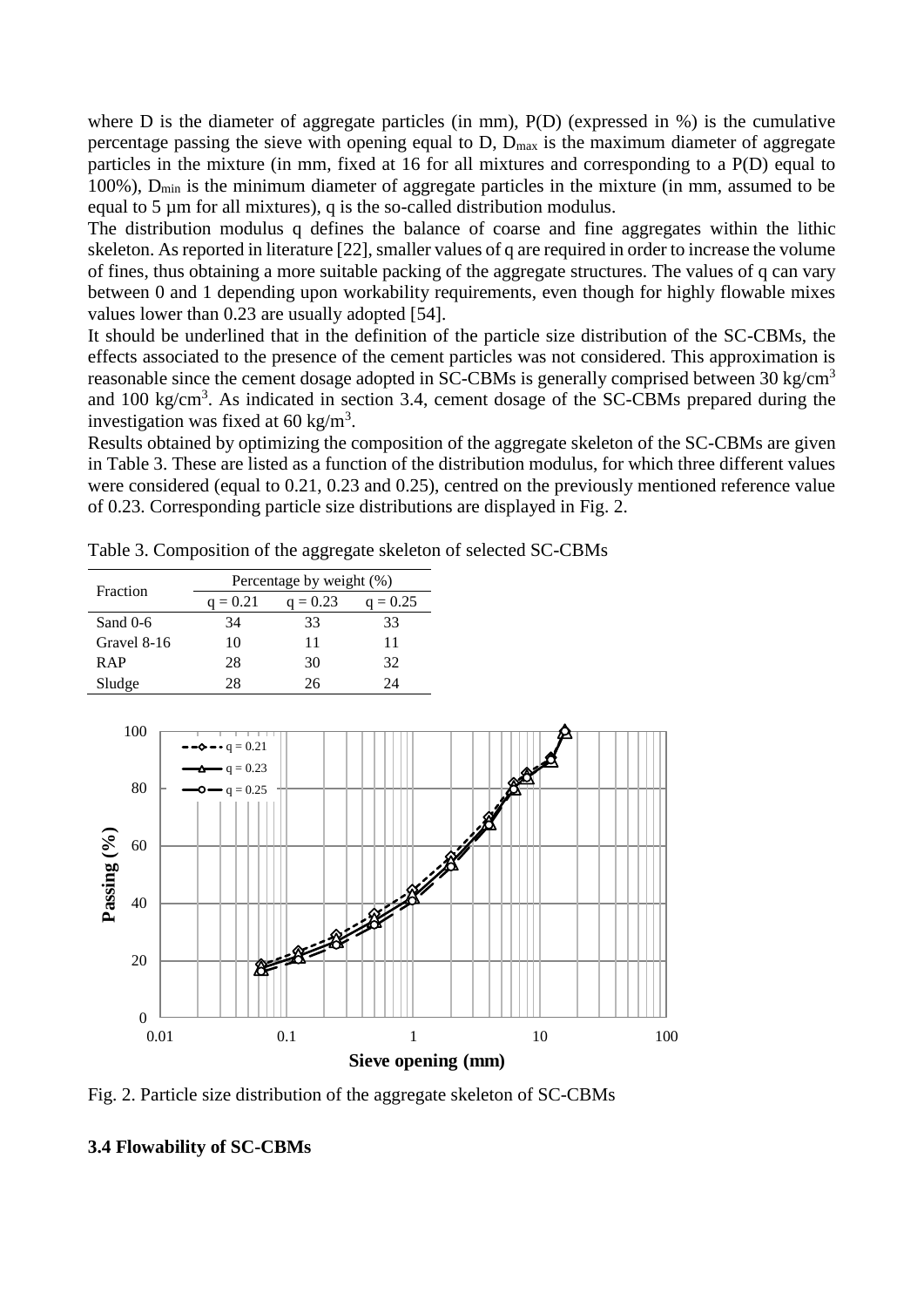Composition of the SC-CBMs subjected to flowability tests as per ASTM D6103 [39] contained optimized aggregate skeletons identified as indicated in section 3.3 and a reference Portland cement dosage of 60 kg/m<sup>3</sup>. With respect to cement paste, results obtained from flowability tests carried out as described in section 3.2 indicated that a minimum w/c equal to 0.70 was necessary in order to achieve satisfactory flowability characteristics. However, in SC-CBMs, which are characterized by a significant quantity of particles passing the 0.075 mm sieve, rather than referring to w/c, it was considered more appropriate to base the definition of paste composition on an alternative and more meaningful parameter, the so-called water-to-powder ratio (w/p) [55]. In this case, "powder" is the term which is used to collectively indicate Portland cement and the filler fraction, which for the considered SC-CBMs mainly derives from the contribution of mineral sludge. As a result of this rationale, when defining the composition of trial SC-CBMs, it was postulated that the previously identified w/c threshold (equal to 0.70) could be employed to estimate the corresponding value of w/p. For such a purpose, the different specific gravity of Portland cement and powder (equal to 3.150 and 2.785, respectively, see Table 2) were taken into account by converting the w/c value into a ratio by volume and by thereafter translating it into a w/p ratio by weight. This simple calculation led to a reference value of w/p equal to 0.80, to be employed for the definition of the composition of SC-CBMs. Nevertheless, it was considered essential to directly evaluate the flowability of SC-CBMs as a function of the variations of this parameter. Since in the tests carried out on cement pastes the benefits of using the superplasticizer were appreciated in terms of stability and uniformity, all SC-CBMs subjected to testing were prepared by employing such an additive with its standard recommended dosage (equal to 0.5% by weight of cement).

In order to capture the effects of variations of both q (which dictates the quantity of cementitious paste in the mixture) and w/p (which controls the consistency of the mixture in the fresh state), five different mixtures were prepared. Three were characterized by a constant w/p value, equal to 0.80, and a variable q, equal to 0.21, 0.23 and 0.25 (previously identified as discussed in section 3.3). The other two possessed a constant q value, equal to 0.25, and a variable w/p, equal to 0.75 and 0.70. In the rest of the paper the various mixtures are associated to a code which combines q and w/p values  $(e.g. "0.21-0.80").$ 

Results obtained in this second stage of flowability tests carried out on the SC-CBMs are shown in Table 4, while images of the specimens after spreading are provided in Fig. 3.

| Mixture       | $D_{s}$ |  |
|---------------|---------|--|
|               | (mm)    |  |
| $0.21 - 0.80$ | 300     |  |
| $0.23 - 0.80$ | 320     |  |
| $0.25 - 0.80$ | 350     |  |
| $0.25 - 0.75$ | 260     |  |
| $0.25 - 0.70$ | 150     |  |
|               |         |  |

Table 4. Results of flowability tests carried out on SC-CBMs



Fig. 3. SC-CBM specimens subjected to flowability tests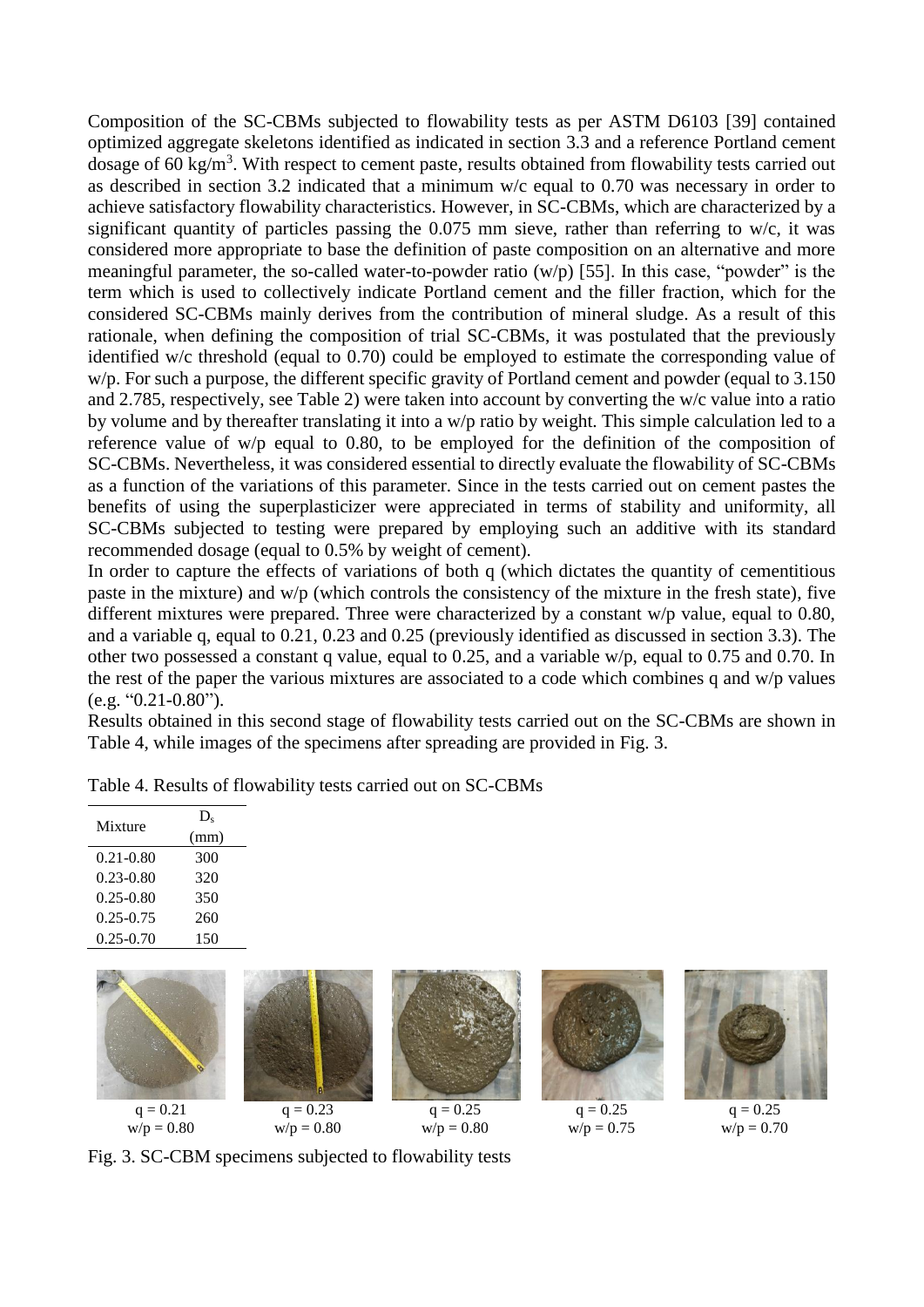When considering the results obtained on the first three SC-CBMs listed in Table 4, it was observed that for a given value of w/p (equal to 0.80), the progressive increase of q, which corresponds to a reduction of the content of fines, led to an enhancement of flowability, with increasingly high values of Ds. However, visual observations made on the SC-CBM samples indicated that such a change in behaviour in terms of flowability was coupled with a slight reduction of homogeneity displayed after spreading (see Fig. 3). These outcomes are due to the fact that when the consistency of the paste remains constant (i.e. with a constant w/p), as its volume is reduced (i.e. with an increasing q), its overall lubricating effect within the bulk structure of the mixture tends to decrease. For the explored range of q values, variations of  $D_s$  were quite limited, all the measured values being contained within the previously defined target range of acceptance (200-350 mm, see section 2). Physical expectations suggest that the reduction in  $D_s$  associated with the decrease in q could be compensated by an increase of w/p, which would reduce paste consistency. However, trials carried out in the laboratory indicated that such modifications could not to be operated since the corresponding SC-CBMs showed clear signs of bleeding and segregation.

When focusing on the last three mixtures listed in Table 4, experimental results indicated that by keeping the q value constant (equal to 0.25) and by reducing w/p, a significant reduction of flowability was obtained. These results are in line with those discussed above, since they can be explained by referring to the progressive increase of paste consistency (i.e. reduction of w/p) associated to the presence of smaller quantities of free water in the given volume of powder paste (i.e. with a constant q), which leads to a reduction of lubricating effects. Obtained results showed that the SC-CBMs were extremely sensitive to variations of w/p,  $D_s$  being reduced to 260 mm in the case of w/p equal to 0.75, and to 150 mm for the mixture with w/p equal to 0.70. The first mixture met the  $D_s$  requirements, while the second one was not acceptable from such a viewpoint. It can be postulated that adjustments to the flow behaviour of these last two mixtures could be obtained either by increasing w/p (and therefore going back to the formulation of the third mixture listed in Table 4) or by increasing the content of fines by means of an adequate reduction of q (e.g. by assuming values of the order of 0.21- 0.23).

#### **3.5 Assessment of mechanical properties**

Results of triaxial tests carried out on the SC-CBMs after 28 days of curing are shown in Fig. 4, where the logarithm of resilient modulus, expressed in MPa, is plotted as a function of the logarithm of bulk stress  $(\theta)$ , also expressed in MPa. Minimum and maximum  $M_r$  values recorded for each mixture are given in Table 5.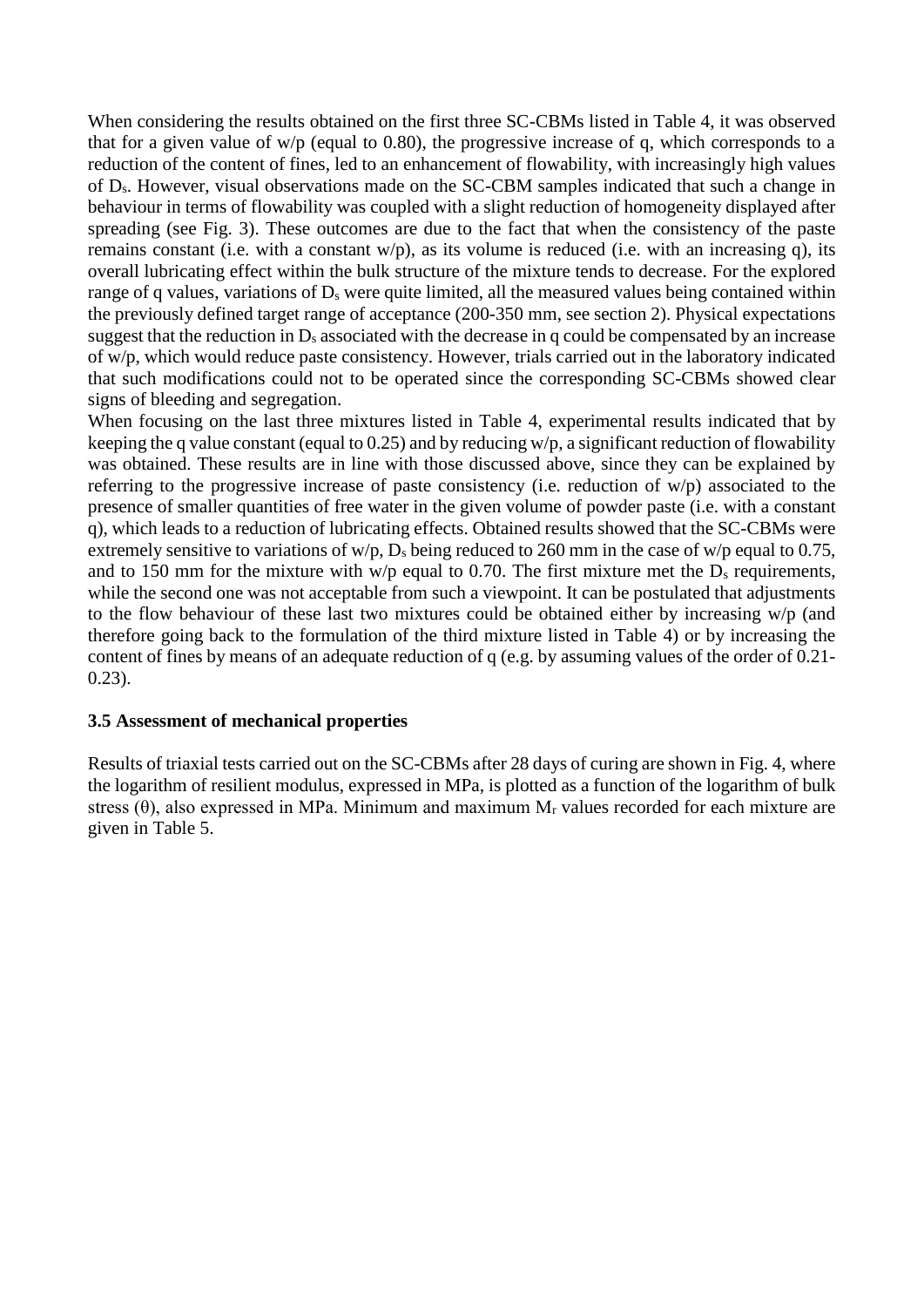

Fig. 4. Resilient modulus experimental data and typical range for granular sub-base materials

| Mixture       | $M_{r,min}$ | $M_{r,max}$ |
|---------------|-------------|-------------|
|               | (MPa)       | (MPa)       |
| $0.21 - 0.80$ | 153         | 441         |
| $0.23 - 0.80$ | 175         | 467         |
| $0.25 - 0.80$ | 104         | 443         |
| $0.25 - 0.75$ | 139         | 524         |
| $0.25 - 0.70$ | 177         | 584         |

Recorded resilient modulus ranges synthesized in Table 5 are in line with those reported for high-quality sub-base granular materials and stiff subgrade soils [56-60]. However, as mentioned in section 2, they cannot be compared to any fixed acceptance threshold since the structural suitability of SC-CBMs should be established on a project-specific basis [8].

It was found that the effects caused by variations of q for a constant value of  $w/p$  (equal to 0.80) were non-negligible. Such an outcome highlights the fact that the resilient response under loading of the SC-CBMs with a composition of the aggregate skeleton defined as indicated in section 3.3 is not only related to their bulk structure and to the stiffness of cementitious paste, but is also dependent upon the content of fines and on the corresponding volume of cementitious paste. It was observed that the highest stiffness values were obtained for an intermediate value of q (equal to 0.23), thus indicating that the filling effect provided by the fines and by the associated paste can lead, beyond a certain limit, to a reduction of the packing of the coarser aggregate particles.

Significant variations of the resilient modulus were recorded when reducing the w/p ratio as the value of q (equal to 0.25) was kept constant. Quite intuitively, this is due to the fact that as the volume of water decreases, during the hardening process the microstructure of the SC-CBM, as that of any other cementitious component, is characterized by decreasing porosity [61]. Such an evolution is beneficial in terms of stiffness since micropores, as a function of their size, distribution and total volume, can act as points of weakness under the application of external loads.

Results displayed in Fig. 4 indicate that all considered SC-CBMs displayed a non-linear stresshardening behavior, with M<sub>r</sub> values which significantly increased as a function of  $\theta$ . Such a behavior is consistent with other findings documented in literature on similar cement-stabilized materials and on granular sub-bases [62-64]. It is interesting to observe that the stress-sensitivity of the mixtures was affected by the aggregate packing and content of fines as indicated by the recorded variations of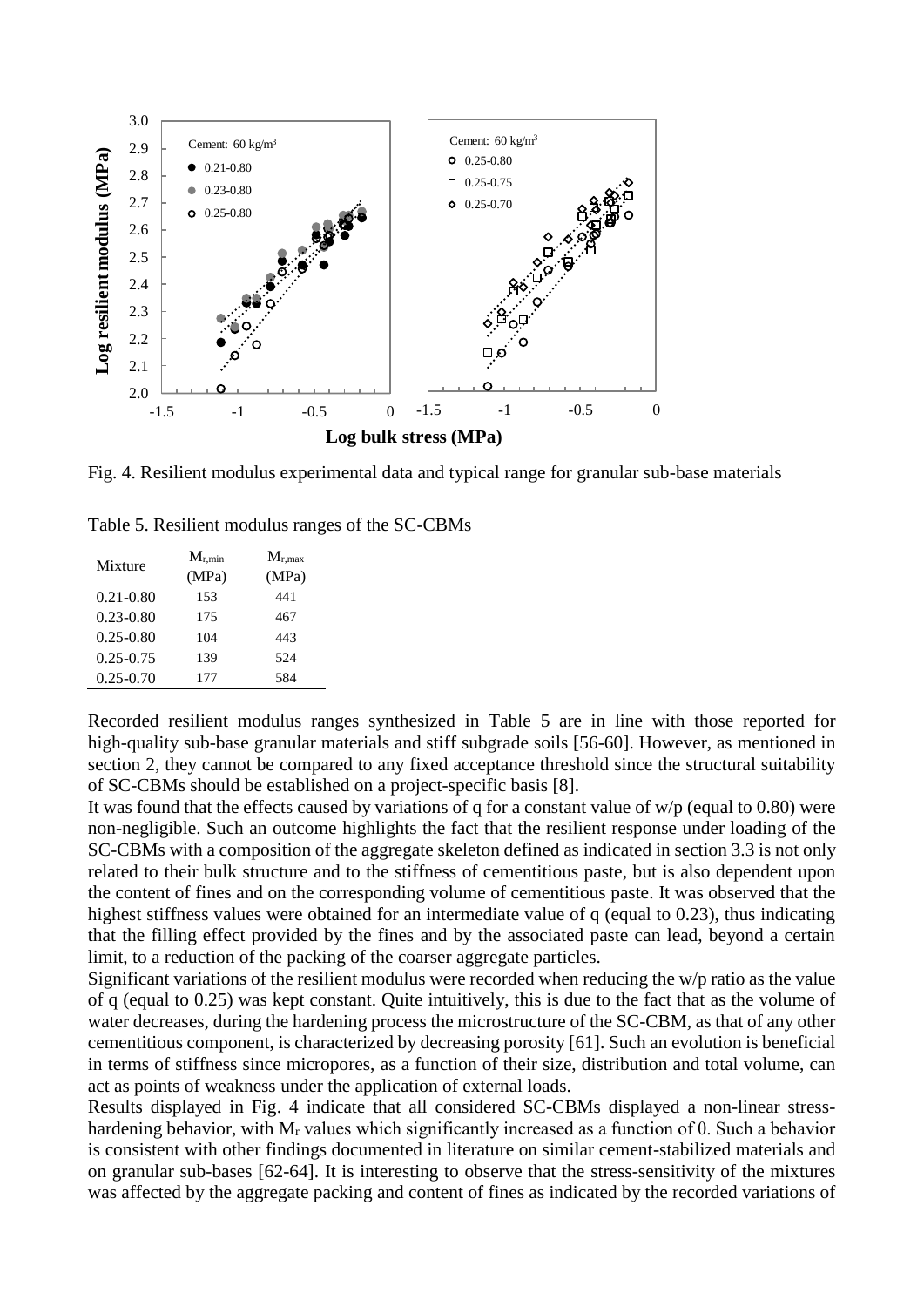the slope of interpolation lines as a function of q. The influence on stress-hardening of variations of paste stiffness was less evident, with similar slopes of the interpolation lines recorded for all mixtures regardless of their w/p value.

For a more detailed assessment of the stress sensitivity of the SC-CBMs, experimental data were modelled by means of the three-parameter function proposed by Puppala for the evaluation of limetreated soils and cement-stabilized pavement base layers [65-66]. This function is provided in the following:

$$
M_r = k_1 \cdot p_a \cdot \left(\frac{\sigma_3}{p_a}\right)^{k_2} \cdot \left(\frac{\sigma_d}{p_a}\right)^{k_3} \tag{3}
$$

where  $p_a$  is the reference atmospheric pressure (equal to 0.10133 MPa) and  $k_1$ ,  $k_2$  and  $k_3$  are non-dimensional material-dependent constants.

The results of regression analyses carried out by referring to Equation (3) are shown in Table 6, which contains the calculated values of the fitting constants and coefficients of correlation between measured and modelled data  $(R^2)$ .

Table 6. Results of resilient modulus modelling

| Mixture       | k1     | $k_2$ | $k_3$ | $\mathsf{R}^2$ |
|---------------|--------|-------|-------|----------------|
| $0.21 - 0.80$ | 3535.1 | 0.19  | 0.27  | 0.971          |
| $0.23 - 0.80$ | 3903.8 | 0.25  | 0.20  | 0.954          |
| $0.25 - 0.80$ | 3633.6 | 0.38  | 0.21  | 0.949          |
| $0.25 - 0.75$ | 3940.7 | 0.29  | 0.24  | 0.953          |
| $0.25 - 0.70$ | 4521.5 | 0.26  | 0.26  | 0.979          |

Values of parameter  $k_1$ , which can be considered as an indicator of the overall magnitude of the resilient modulus, showed non-negligible changes as a result of variations of the q parameter (while keeping w/p constant at 0.80) and of the w/p ratio (for q equal to 0.25). Such an outcome was already discussed when considering the M<sub>r</sub> ranges given in Table 5 and can be explained by referring to the same physical phenomena mentioned in such a context.

Although the overall stress dependency of the SC-CBMs was qualitatively assessed by referring to the slope of interpolations lines provided in Fig. 4, more interesting observations could be made when analysing the individual effects of confining pressure and deviatoric stress.

As the content of fines decreased (i.e. as the value of q increased),  $k_2$  and  $k_3$  tended to increase and decrease, respectively, thereby showing an increased dependency upon confining pressure coupled with a reduced dependency upon deviatoric stress. These trends are consistent with the change in structure of the SC-CBMs, which with the increase of q progressively tend towards coarser aggregate skeletons that reflects into a greater display of volumetric effects and a lower occurrence of shear strains. In the case of the first mixture listed in Table 6,  $k_2$  was smaller than  $k_3$ , while the opposite was observed for the following two coarser mixtures, with  $k_2$  greater than  $k_3$ . Observed trends are similar to those which have been reported for other types of materials subjected to resilient modulus testing [60].

As the value of  $w/p$  decreased with a constant q value,  $k_2$  and  $k_3$  tended to decrease and increase, respectively, displaying variations which were opposite to those discussed above. The decrease of volumetric effects can be explained by referring to the enhancement of the stiffness of the powder paste, while the increasing occurrence of shear effects can be related to the gradual embrittlement of the cementitious powder paste. The first two SC-CBMs considered in the analysis of the effects of  $w/p$  variations exhibited  $k_2$  values greater than  $k_3$  values, while the two parameters were equal in the case of the third mixture.

The reliability of the model employed for data fitting is proven by the high values of the coefficient of correlation which are given in Table 6. The overall reliability of the model can also be appreciated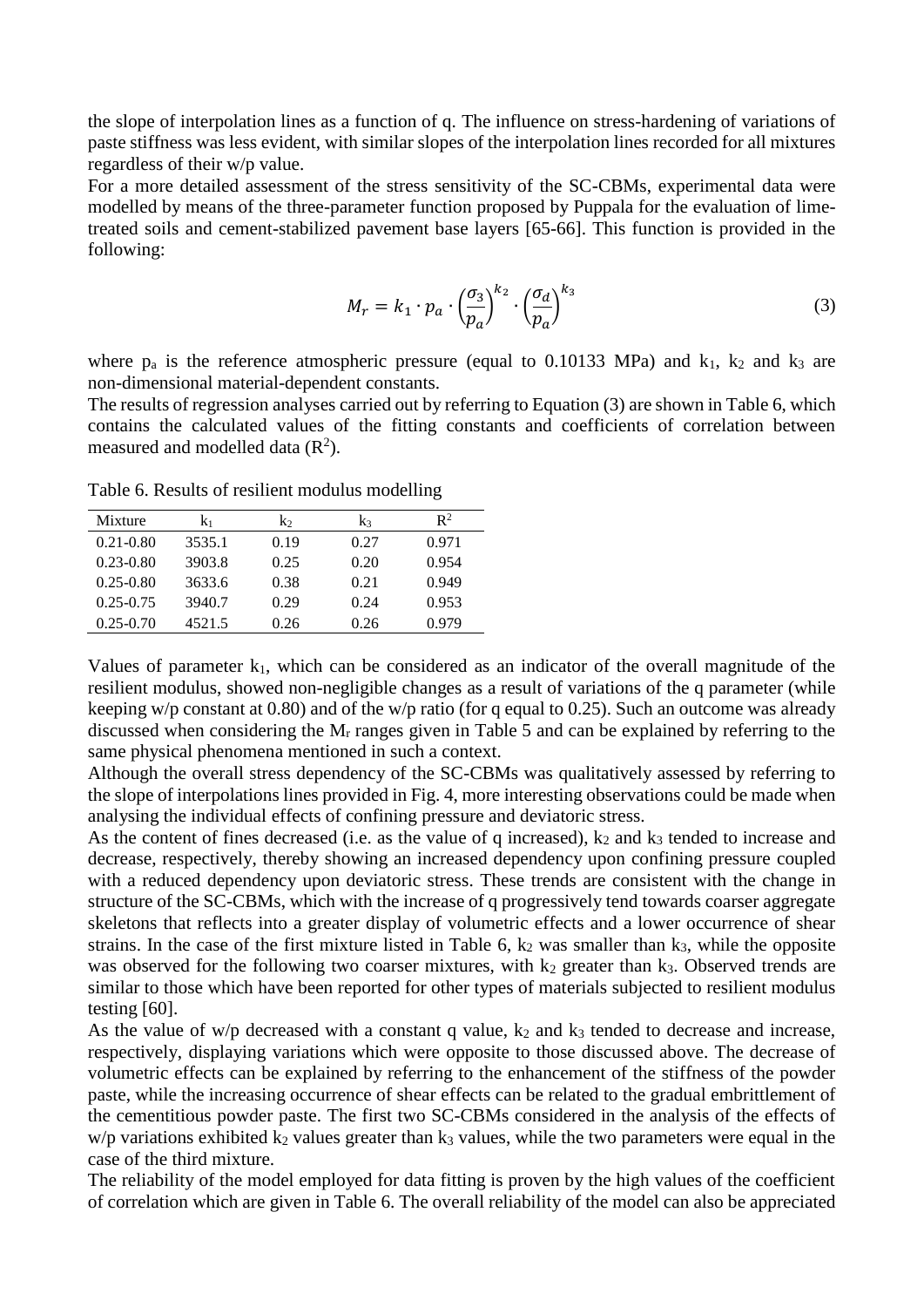by considering the plot provided in Fig. 5, where  $M_r$  values calculated by means of Equation (3)  $(M_{r,calc})$  are displayed as a function of measured values  $(M_{r,meas})$ . For the entire set of data, the total coefficient of correlation was equal to 0.961.



Fig. 5. Reliability of resilient modulus modelling

As mentioned in section 2, after triaxial testing the SC-CBMs were subjected to failure tests carried out in accordance to the quick shear protocol [39]. Experimental results are synthesized in Table 7, which lists the values of quick shear strength ( $\sigma$ <sub>qss</sub>) and strain at failure ( $\epsilon$ <sub>f</sub>), calculated from the experimental data recorded for each set of 4 tested specimens. Stress-strain curves exhibited by the SC-CBMs during testing are shown in Fig. 6.

Table 7. Stress and strain at failure of SC-CBMs subjected to quick shear tests

| Mixture       | $\sigma_{\rm dss}$ | $\varepsilon_{\rm f}$ |
|---------------|--------------------|-----------------------|
|               | (MPa)              | (% )                  |
| $0.21 - 0.80$ | 0.404              | 0.603                 |
| $0.23 - 0.80$ | 0.416              | 0.459                 |
| $0.25 - 0.80$ | 0.405              | 1.038                 |
| $0.25 - 0.75$ | 0.449              | 0.662                 |
| $0.25 - 0.70$ | 0.609              | 1.123                 |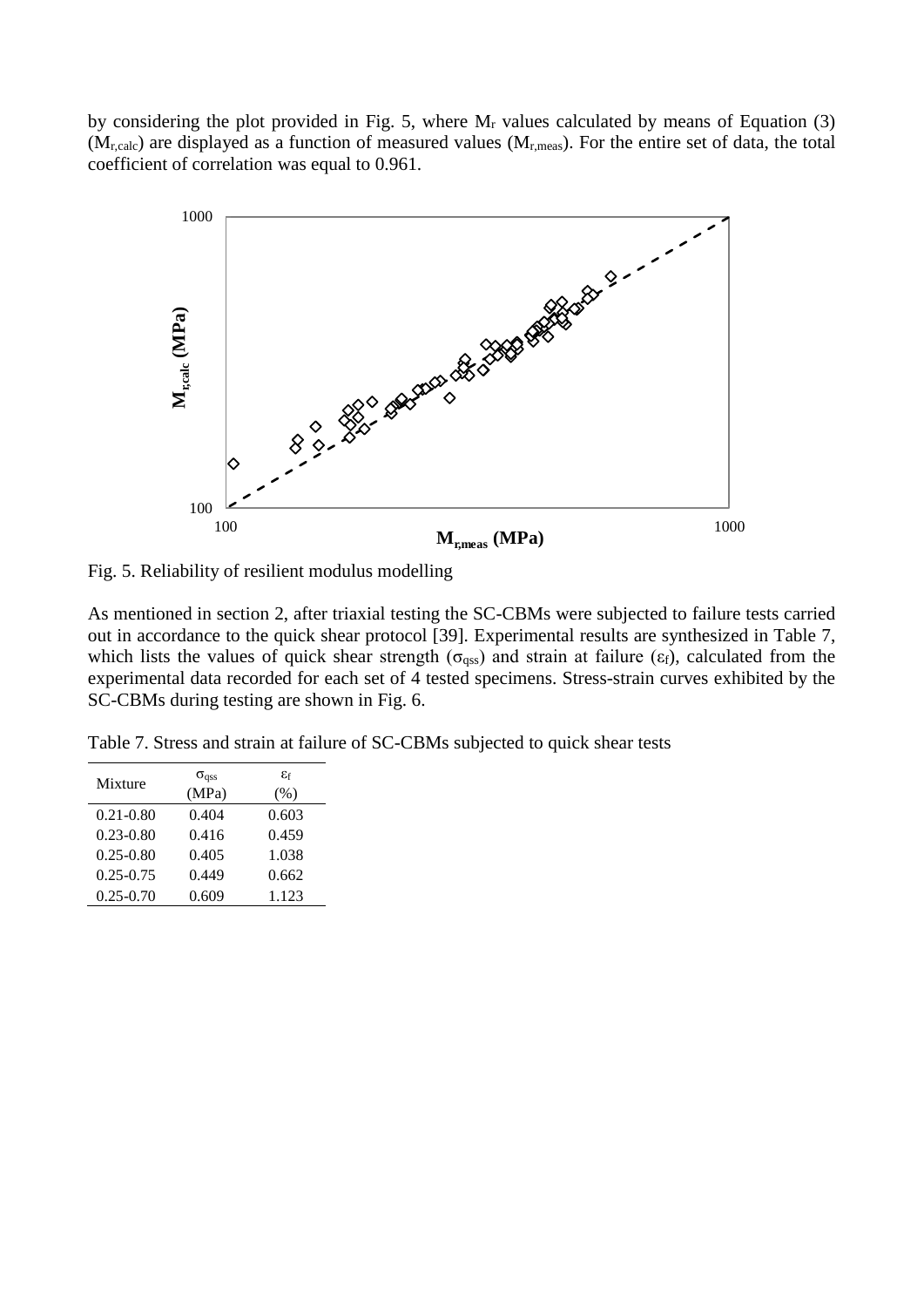

Fig. 6. Stress-strain curves obtained from quick shear tests

Experimental results given in Table 7 and in Fig. 6 indicate that with the progressive increase of q, the SC-CBMs did not exhibit any relevant changes in strength, with  $\sigma_{qss}$  values very close to each other. On the contrary, recorded values of ε<sup>f</sup> varied significantly, with the lowest value associated to the stiffer mixture (see Table 6) characterized by a q value equal to 0.23. These results are consistent with the composition of the SC-CBMs and with the discussion of resilient modulus test results provided previously. As expected, strength seems to be controlled by the w/p ratio (which did not change for the first three mixtures listed in Table 7), while ductility at failure is influenced by the variable packing of the aggregate skeleton and by the variable content of fines.

When considering the results obtained on the last three mixtures, characterized by a progressive decrease of w/p,  $\sigma_{\text{ass}}$  was found to increase as a result of the gradual reduction of micropores in the cement paste that can trigger microcracking phenomena under loading. However, ε<sub>f</sub> did not display a clear trend, and as a consequence it was not possible to confirm that the degree of brittleness of the SC-CBMs is mainly controlled by q (which did not change for these mixtures).

As mentioned in section 2, for the purpose of acceptance of the SC-CBMs, reference can be made to the maximum allowable limit defined for excavatable CLSMs, equal to 2.1 MPa [51-52]. Thus, the results given in Table 6 indicate that from the viewpoint of exacavatability all the considered SC-CBMs can be considered fit for purpose.

#### **4. PROPOSED MIX DESIGN PROCEDURE**

Based on the results presented in section 3, a mix design procedure for SC-CBMs can be proposed. Such a procedure is presented in the flowchart of Fig. 7, in which the component blocks are grouped into a sequence of 6 conceptual stages. Four of them (numbered from 2 to 5) include activities which are analogous to those which were carried out in the described experimental investigation. The scheme also displays a preliminary stage of preparation (stage 1) and a final stage of mixture selection (stage 6) which completes the decision process. Employed shapes have the usual meaning that is assigned to flowchart blocks in the representation of algorithms (ovals for beginning and ending conditions, rectangles for straightforward processes, diamond for questions which employ two possible outcomes).

In order to provide a tool readily available for use in most practical applications, the procedure illustrated in Fig. 7 has been limited in width, with the objective of reaching the final design SC-CBM with minimum efforts. Nevertheless, it can be expanded in order to allow designers to have a more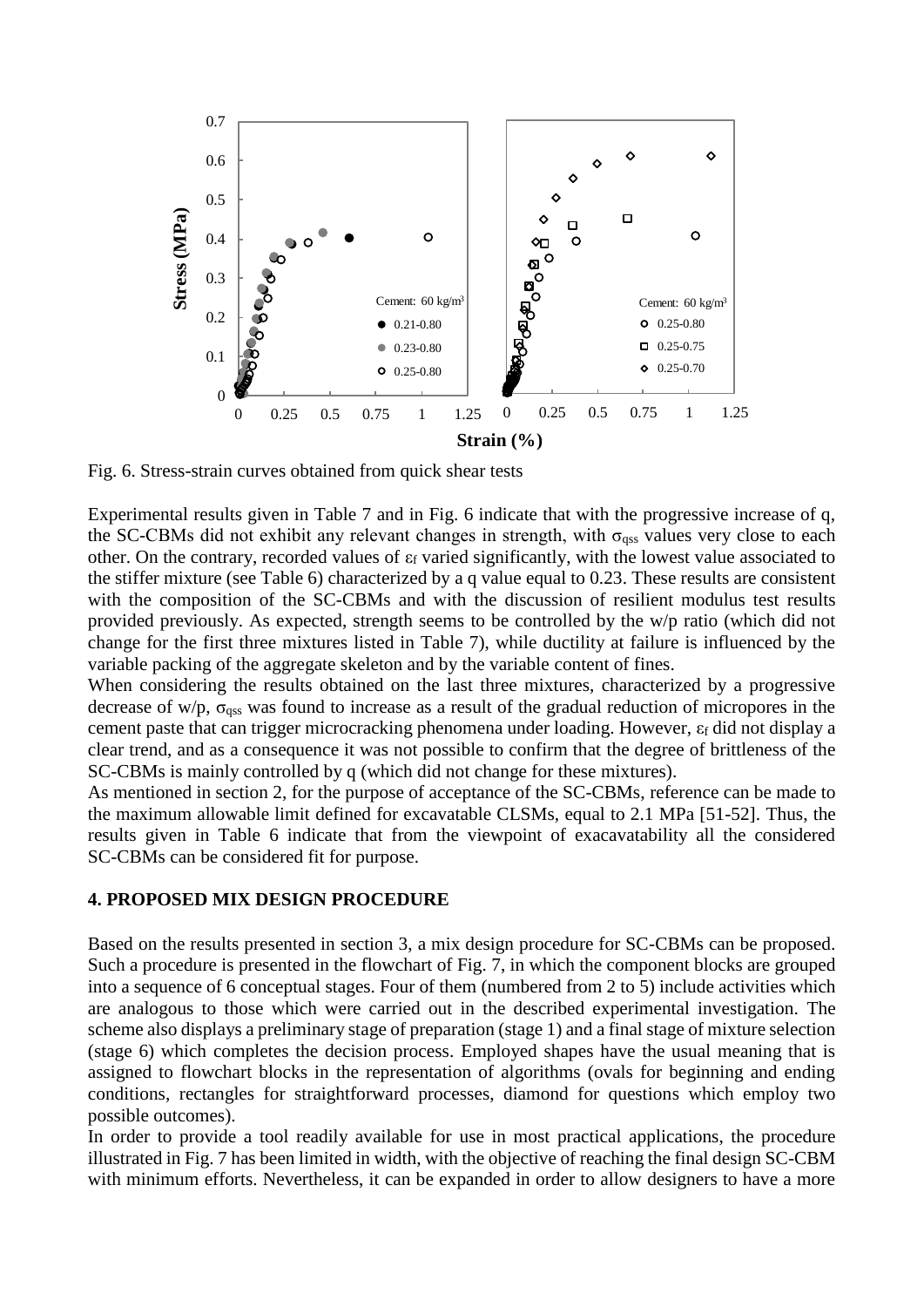thorough understanding of the effects of all the variables considered in the formulation of SC-CBMs on a wider set of performance-related properties.

## **4.1 Stage 1 – Preliminary data collection**

The preliminary stage of design (stage 1) is dedicated to the retrieval of information relevant for the paving project and to the sourcing of materials for laboratory activities. Information which may be of interest for the purposes of mix design is related to pavement cross section, local constraints, available materials, expected design life, technical specifications, production costs, and estimated environmental impacts. However, other data not included in this list may be crucial for specific paving projects. From the list of available materials, the SC-CBM designer needs to select those which may be of interest for the production of the SC-CBM. Consequently, these have to be made available to the laboratory in order to carry out the subsequent stages of the mix design procedure.

## **4.2 Stage 2 – Characterization of component materials**

The second stage of design is focused on the characterization of component materials. In such a context, it should be underlined that required tests are quite limited and in the case of granular components they are those which are carried out as part of routine quality control procedures (determination of particle size distribution and specific gravity). Furthermore, for Portland cement and superplasticizing additives, tests are not mandatory as they can be replaced by the assessment of data sheets provided by manufacturers. Although the investigation described in this paper considered a limited number of component materials, whenever possible and if justified by the extent and importance of the construction project, a wider the set of materials may include in this stage of design. This may allow the identification, in the following stages (3 and 4), of several alternative optimized cement pastes and aggregate skeletons, which may thereafter lead to significantly different SC-CBMs. As in the case of the performed investigation, it is recommended to include recycled materials in the evaluation in order to identify design mixtures the production of which can be attractive also in terms of enhanced sustainability and limited environmental impact.

## **4.3 Stage 3 – Identification of optimal cement paste**

The third stage of design has the goal of identifying an optimal cement paste, the composition of which can then be converted into an optimal powder paste (which includes water, cement and filler). The underlying decision-making process is based on the outcomes of simple, quick and low-cost flowability tests which exclusively require visual observations. Results presented in section 3 indicate that although such an approach is empirical in nature, it leads to the identification of cementitious pastes which can perform properly, both in the fresh and hardened state, in the SC-CBMs in which they are included. As previously mentioned, for projects which deserve such an extension, analyses can be performed on several combinations of cementitious binders and additives. Although manufacturers usually suggest the recommended dosage of superplasticizer, it may also be of interest to explore the effects on flowability deriving from its variation. In the scheme of Fig. 7 the activities composing stage 3 are enclosed in dashed blocks since it is envisioned that when considering only one pair of cement and superplasticizer, the designer may decide to skip such stage of design, directly moving to stage 4. In such a case, values of investigated water-to-powder ratios may be assumed on the basis of previous experience or investigated during stage 4 by means of a trial-and-error approach.

## **4.4 Stage 4 – Optimization of aggregate skeleton**

The fourth stage of design addresses the optimization of the aggregate skeleton of SC-CBMs. As illustrated in the paper, use can be made of the reference Andersen and Andreasen gradation curve,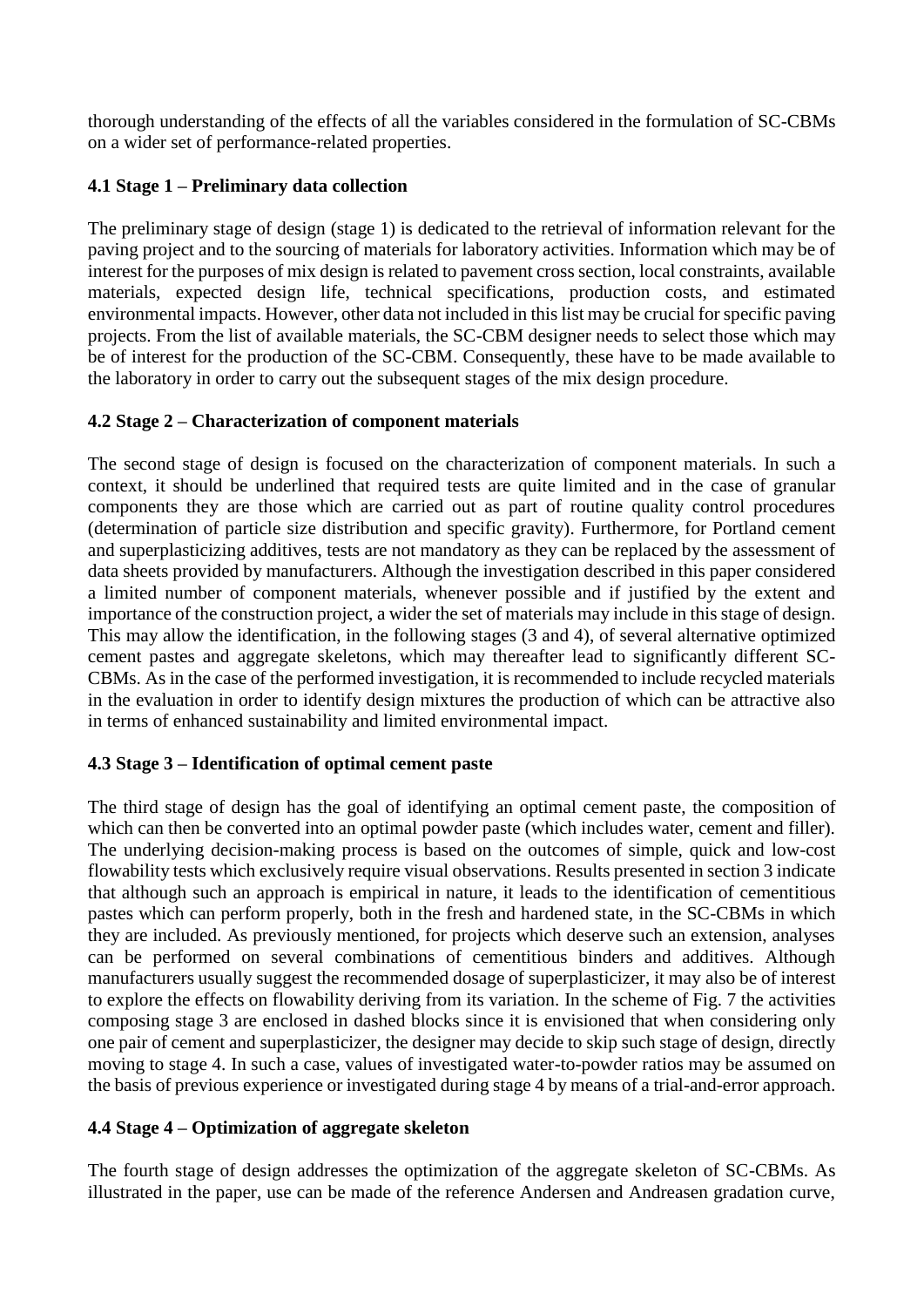which leads to gradations in which the presence of a bulk structure and of a relevant quantity of fines is adequately balanced, thus ensuring adequate packing and flowability. The latter property can be measured with the standardized ASTM tests which are similar in simplicity, speed and cost to those which are carried out in stage 3 on cement pastes. It is required to perform such tests on trial SC-CBMs in which the water-to-powder ratio can be drawn from the previous stage of design, but such a parameter should also be conveniently varied in order to directly assess the effects of its variation. Target values of flowability have been proposed for the specific application which inspired the investigation, but these can be conveniently adjusted based on the requirements of specific projects. For direct application of the procedure in its basic form, designers are required to start with set values of cement dosage and distribution modulus and by terminating the stage when achieving the desired flowability characteristics with a single value of the water-to-powder ratio. However, for a more comprehensive design, several options can be kept open by choosing several alternative values of the distribution modulus and of the water-to-powder ratio.

## **4.5 Stage 5 – Mechanical characterization of SC-CBMs**

The fifth stage of design deals with the mechanical characterization of the SC-CBMs which, as a result of the outcomes of the previous design stages, have been identified as suitable candidates for the considered application. Requirements which in this phase can be employed for the acceptance of the candidate mixtures are expressed in terms of minimum stiffness and maximum strength achieved in fully cured conditions. In the investigation described in section 3 these characteristics were assessed by referring to AASHTO standards, but they may also be evaluated by means of other test procedures. When the requirements are not met, the procedure entails a new iteration which starts with the assumption either of a new set of granular components or of a modified cement dosage. The initial value of distribution modulus may also be changed.

## **4.6 Stage 6 – Selection of design SC-CBM**

The sixth and final stage of design is concentrated on the selection of the design SC-CBM. If more than one of the candidate mixtures satisfy the requirements, they need to be compared to one another. Factors which may be kept into account to identify the best mixture are expected performance, production costs and associated environmental impact. In such a context, knowledge of engineering details of the project in which the SC-CBM will be used are vital, and the involved analyses may require the application of specific models. Even in the case of a single candidate mixture successfully coming through the previous stages, it is recommended to carry out the abovementioned analyses in order to corroborate the outcome of the mix design procedure.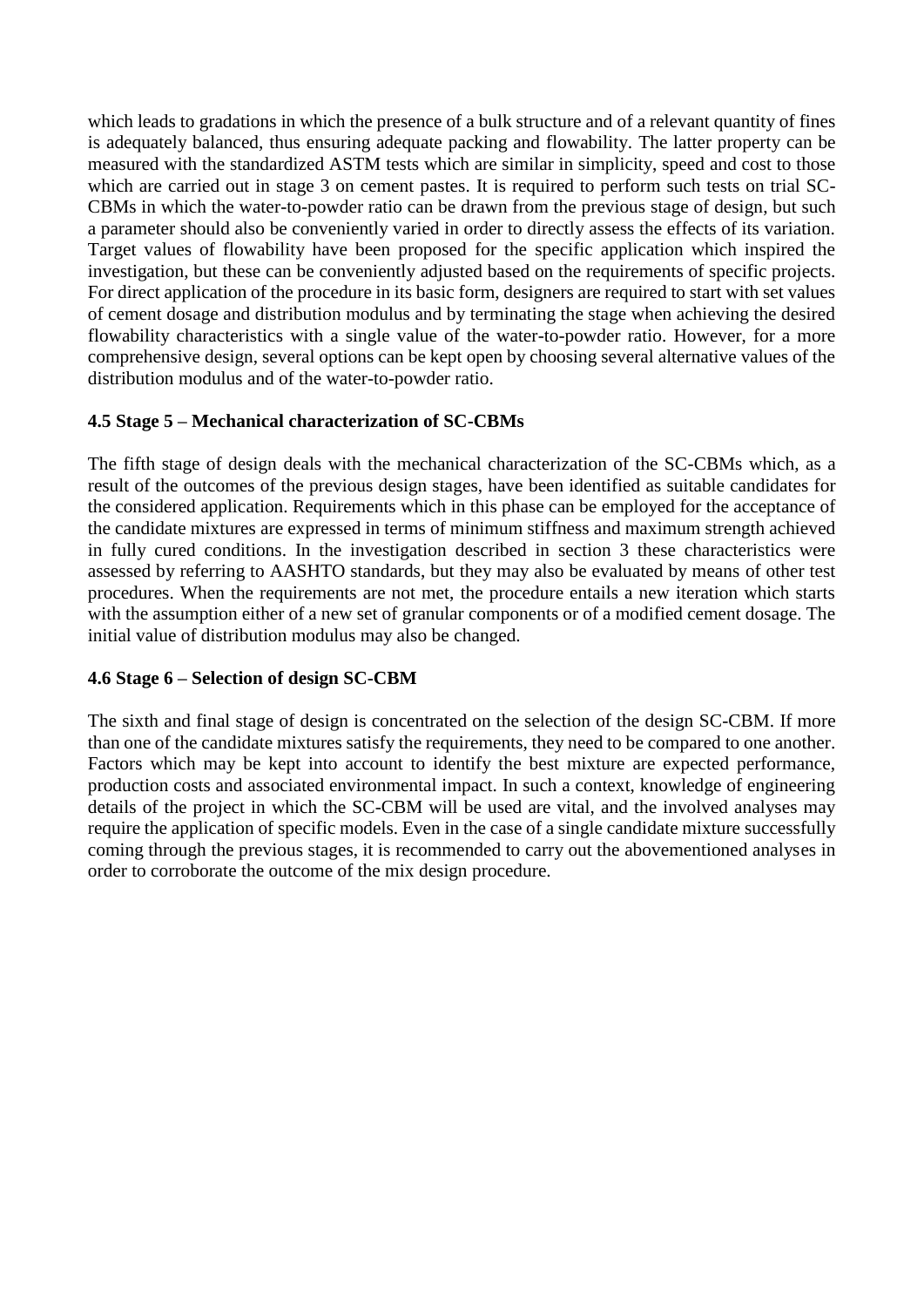

Fig. 7. Flow chart of the proposed mix design procedure

## **5. EXAMPLE APPLICATION OF THE MIX DESIGN PROCEDURE**

As a proof of the feasibility of the proposed method, the experimental results presented in section 3 can be placed within its decision process for the identification of the design SC-CBM.

The results of flowability tests carried out in stage 4 would limit the choice to the mixtures with a w/p value equal to 0.80, excluding the ones with w/p values equal to 0.75 and 0.70. Among these three mixtures, preference should be accorded to the two with a finer aggregate skeleton, associated to q values equal to 0.21 and 0.23, which appeared more homogeneous and exhibited  $D_s$  values not too close to the maximum allowable value (equal to 350 mm). This second aspect may be of practical interest since it is expected that in full scale production operations there may be physiological variations of composition which should be accounted.

The two mixtures shortlisted in stage 4 (0.21-0.80 and 0.23-0.80) exhibited mechanical properties, assessed in stage 5, that satisfied hypothesized acceptance requirements. Such an outcome would indicate that both can be considered as candidate design mixtures.

As part of stage 6, the two candidate mixtures seem to be practically equivalent in terms of their production costs and associated environmental impact as a result of their common percentage of recycled components, equal to 56% by weight of all granular components. However, when comparing them in terms of expected performance, a slight preference can be accorded to the mixture with q value equal to 0.21, as a result of its higher strain at failure since it may be less prone to cracking in service. Such a phenomenon may be detrimental because of its possible consequences in terms of initiation of reflective cracks which can propagate through the overlying pavement.

Based on the discussion provided above, as a result of the investigation described in section 3, and in the absence of any further details related to a specific paving project, the final design SC-CBM which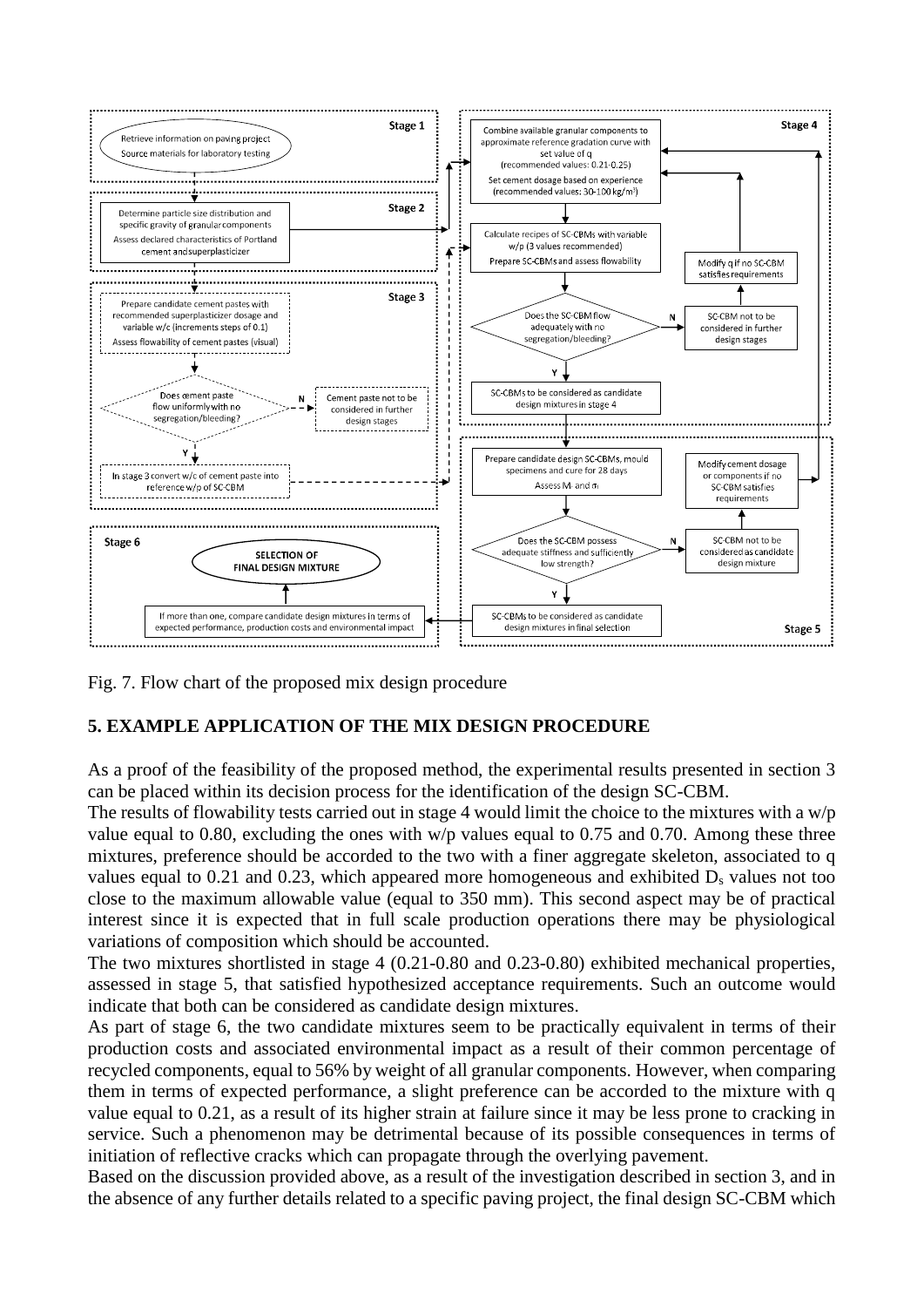may be selected for the formation of pavement foundations in road tunnels would be the one with w/p equal to 0.8 and q equal to 0.21.

## **6. CONCLUSIONS AND RECOMMENDATIONS**

The investigation described in this paper provided a thorough insight into the most relevant engineering properties of self-compacting cement-bound mixtures (SC-CBMs) to be employed for the paving applications, especially for pavement foundations in road tunnels. It was shown that the composition of the SC-CBMs can be defined by optimizing the characteristics of the cementitious paste and of the aggregate skeleton. Key factors which should be considered in such a context are combined particle size distribution of granular components, content of fines and water-to-powder ratio. It was also postulated that the dosage and type of employed cement and superplasticizing additive may have a relevant role in controlling the main performance-related properties. These include flowability in the fresh state, and stiffness and strength in the hardened, fully cured state achieved in the long-term.

Based on the experimental results obtained in the entire investigation, a mix design procedure was proposed. One of its distinctive features is that it leads to the definition of the design composition of an SC-CBM with a limited number of experimental tests, thus minimizing required time and involved costs. It is also structured in such a way to be expanded to provide a more detailed analysis of materials and to be easily adapted to other applications by amending the set of considered properties and by conveniently adjusting target values. Feasibility of following the mix design procedure was demonstrated by referring to the obtained experimental results and by identifying the optimal SC-CBM formulation.

It is recommended that future studies related to the proposed mix design procedure of SC-CBMs should include a more thorough evaluation of the role played by superplasticizers, possibly by considering various alternative products. Moreover, efforts should be made in trying to base the comparative analysis of cement pastes on the measurement of rheological characteristics which may supplement the visual observations performed as per the current version of the design method.

Further improvements to the mix design method may be sought by including in the selection process the assessment of the short-term mechanical properties of SC-CBMs. Such an evaluation may be relevant from a practical point of view since it may be necessary to allow construction traffic to move on top of the pavement foundation in its early stages of curing, with the occurrence of no significant damage in the mixture. Thus, minimum acceptance limits for stiffness and strength may be introduced into to design procedure.

Finally, it is recommended that future studies should address the validation of the mix design procedure by using a wider set of materials and possibly by including other recycled components such as construction and demolition wastes and industrial by-products. In such a context, full scale validation activities as those already initiated by the Authors [67] will be essential in order to consolidate the method and promote its widespread application.

## **ACKNOWLEDGEMENTS**

The financial and technical support of SITALFA S.p.A., ITINERA S.p.A. and SITAF S.p.A. are gratefully acknowledged.

### **DISCLOSURE STATEMENT**

No potential conflict of interest was reported by the authors.

## **REFERENCES**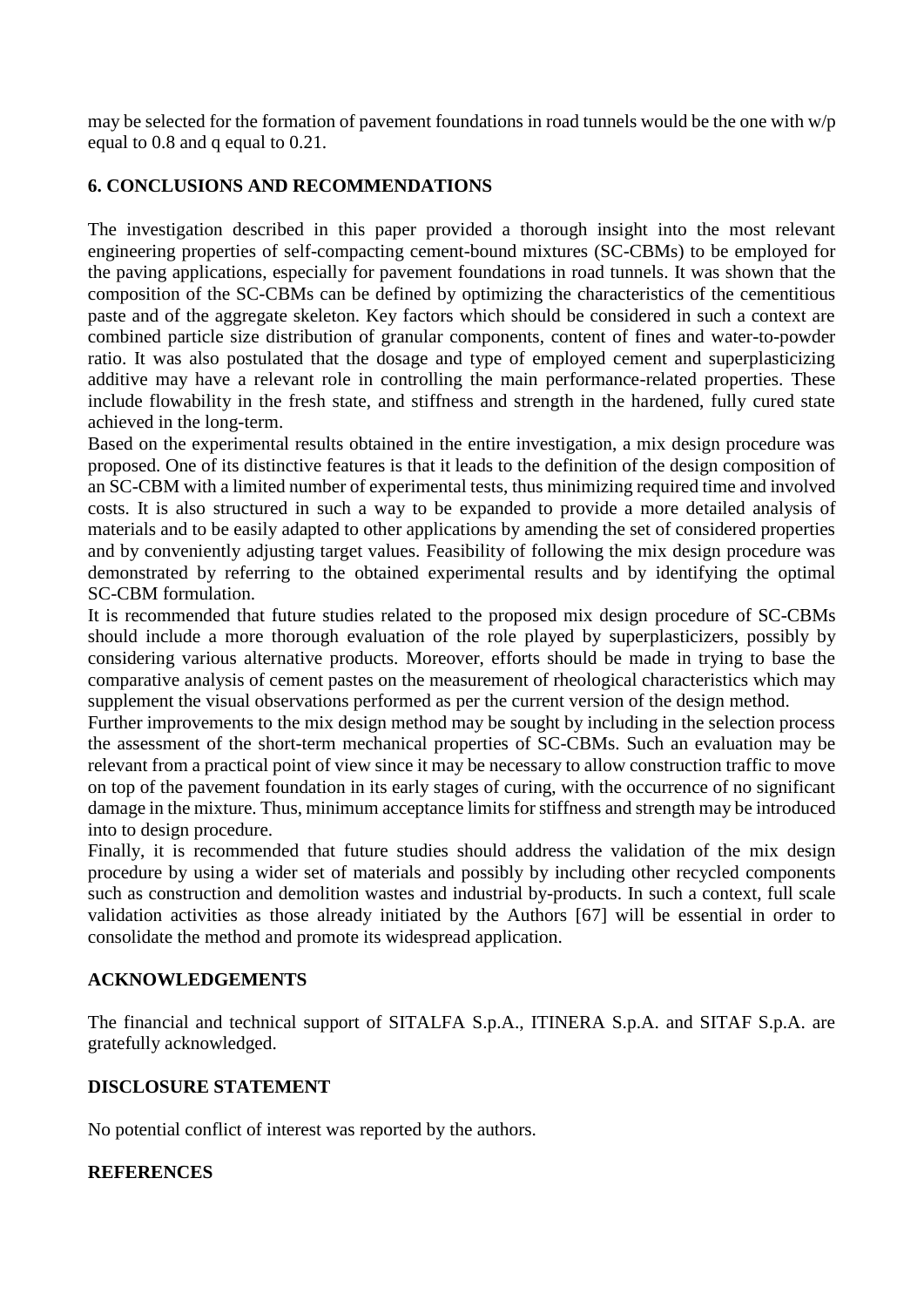[1] K.P. George, Characterization and structural design of cement-treated base, Transp. Res. Record 1288 (1990) 78-87.

[2] B. Ferne, Long-Life Pavements - a European study by ELLPAG, Int. J. Pavement Eng. 7(2) (2006) 91-100.

[3] D. Merrill, A. Van Dommelen, L. Gaspar, A review of practical experience throughout europe on deterioration in fully-flexible and semi-rigid long-life pavements, Int. J. Pavement Eng. 7(2) (2006) 101-109.

[4] P. Solanki, M. Zaman, Design of semi-rigid type of flexible pavements, Int. J. Pavement Res. Technol. 10 (2017) 99-111.

[5] M. Nunn, Development of a more versatile approach to flexible and flexible composite design, TRL Report 615, TRL Limited, Wokingham, U.K. (2004).

[6] J. Zheng, Design guide for semirigid pavements in China based on critical state of asphalt mixture, J. Mater. Civ. Eng. 25(7) (2012) 899-906.

[7] Austroads, Guide to pavement technology part 2: Pavement structural design, AGPT02-17, Austroads Ltd., Sydney, Australia. (2017).

[8] P.P. Riviera, E. Choorackal, E. Santagata, Performance evaluation of innovative and sustainable pavement solutions for road tunnels, in: 5th International symposium on asphalt pavements and environment (APE) (2019).

[9] P.P. Riviera, G. Bertagnoli, E. Choorackal, E. Santagata, Controlled Low-Strength Materials for pavement foundations in road tunnels: Feasibility study and recommendations, Mater. Struct. 52(4) (2019).

[10] E. Choorackal, P.P. Riviera, D. Dalmazzo, E. Santagata, L. Zichella, P. Marini, Performancerelated characterization of fluidized thermal backfills containing recycled components, Waste Biomass Valorization (2019).

[11] K. Malmedal, C. Bates, D. Cain, The effect of underground cable diameter on soil drying, soil thermal resistivity and thermal stability. In: Proceedings of IEEE Green Technologies Conference (2016) 35–39.

[12] Y. Shen, H. Niu, Y. You, X. Zhuang, T. Xu, Promoting cable ampacity by filling low thermal resistivity medium in ducts, In: Proceedings of Asia-Pacific Power Energy Eng. Conf. APPEEC (2013) 13–16.

[13] American Concrete Institute (ACI), Controlled low-strength materials, ACI 229R-13, ACI Committee 229, Farmington Hills, MI (2013).

[14] M.A. Gabr, J.J. Bowders, Controlled low-strength material using fly ash and AMD sludge, J. Hazard. Mater. 76 (2000) 251–263.

[15] A. Katz, K. Klover, Utilization of industrial by-products for the production of controlled low strength materials (CLSM), Waste Manage. 24(5) (2004) 501-512.

[16] M. Lachemi, K.M.A. Hossain, M. Shehata, W. Thaha, Controlled low strength materials incorporating cement kiln dust from various sources, Cem. Concr. Compos. 30(5), (2008) 381-392.

[17] R. Siddique, Utilization of waste materials and by-products in producing controlled low-strength materials, Resour. Conserv. Recycl. 54 (2009) 1-8.

[18] M. Etxeberria, J. Ainchil, M.E. Pérez, A. González, Use of recycled fine aggregates for Control Low Strength Materials (CLSMs) production, Constr. Build. Mater. 44 (2013) 142-148.

[19] T. Raghavendra, B.C. Udayashankar, Flow and strength characteristics of CLSM using ground granulated blast furnace slag, J. Mater. Civ. Eng. 26(9) (2014).

[20] H. Wu, B. Huang, X. Shu, J. Yin, Utilization of solid wastes/byproducts from paper mills in Controlled Low Strength Material (CLSM), Constr. Build. Mater. 118 (2016) 155-163.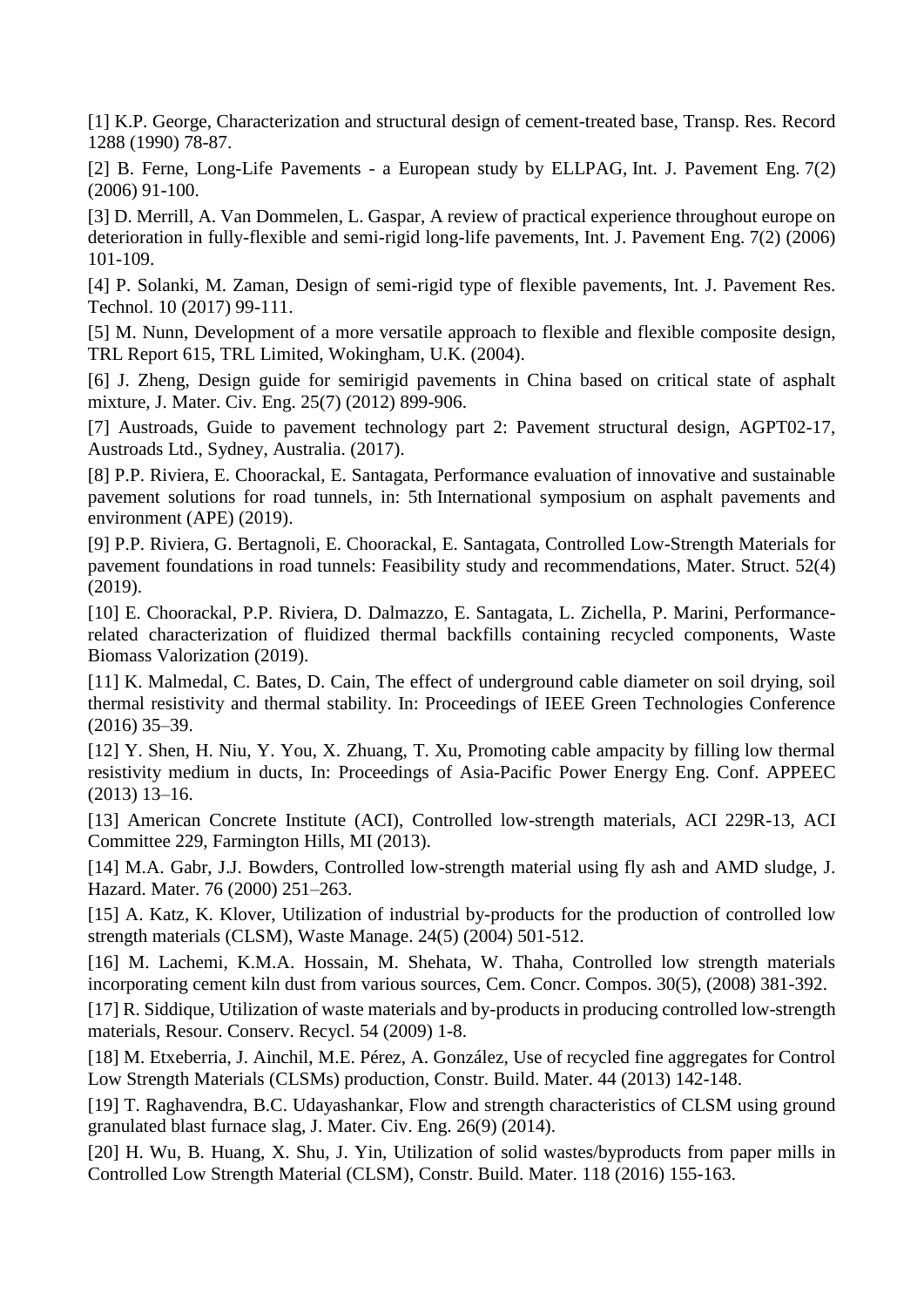[21] K.J. Folliard, L. Du, D. Trejo, C. Halmen, S. Sabol, D. Leshchinsky, Development of a recommended practice for use of Controlled Low-Strength Material in highway construction, NCHRP Report 597 (2008).

[22] H.J.H. Brouwers, H.J. Radix, Self-compacting concrete: the role of the particle size distribution, In: Proceedings of the First International Symposium on Design, Performance and Use of Self-Consolidating Concrete SCC20058 (2005).

[23] G. Hüsken, H.J.H. Brouwers, A new mix design concept for earth-moist concrete: A theoretical and experimental study, Cem. Concr. Res. 38(10) (2008) 1246-1259.

[24] H.T. H.T., M. Müller, K. Siewert, H.-M. Ludwig, The mix design for self-compacting high performance concrete containing various mineral admixtures, Mater. Des. 72 (2015) 51-62.

[25] P. Pujadas, A. Blanco, S. Cavalaro, A. Aguado, Performance-based procedure for the definition of controlled low-strength mixtures, J. Mater. Civ. Eng. 27(11) (2015).

[26] R. Janardhanam, F. Burns, R.D. Peindl, Mix design for flowable fly-ash backfill material, J. Mater. Civ. Eng. 4(3) (1992) 252-263.

[27] S. Bhat, C. Lovell, Design of flowable fill: waste foundry sand as a fine aggregate, Transp. Res. Record 1546 (1196) 70-78.

[28] S. Bouzalakos, A.W.L Dudeney, B.K.C. Chan, Formulating and optimising the compressive strength of controlled low-strength materials containing mine tailings by mixture design and response surface methods, Miner. Eng. 53 (2013) 48-56.

[29] V. Alizadeh, New approach for proportioning of controlled low strength materials, Constr. Build. Mater. 201 (2019) 871-878.

[30] Y. Huang, R. Bird, O. Heidrich, A review of the use of recycled solid waste inasphalt pavements, Resour. Conserv. Recycl. 52 (2007) 58–73.

[31] A.C. Carpenter, K.H. Gardner, J. Fopiano, C.H. Benson, T.B. Edil, Life cyclebased risk assessment of recycled materials in roadway construction, Waste Manage. 27 (2007) 1458–1464.

[32] C.T. Chiu, T.H. Hsu, W.F. Yang, Life cycle assessment on using recycledmaterials for rehabilitating asphalt pavements, Resour. Conserv. Recycl. 52 (2008) 545–556.

[33] A. Farina, M.C. Zanetti, E. Santagata, G.A. Blengini, Life cycle assessment applied to bituminous mixtures containing recycled materials: Crumb rubber and reclaimed asphalt pavement, Resour. Conserv. Recycl. 117 (2017) 204–212.

[34] E. [Santagata,](https://www-scopus-com.ezproxy.biblio.polito.it/authid/detail.uri?origin=AuthorProfile&authorId=12807554400&zone=) O. [Baglieri, L.](https://www-scopus-com.ezproxy.biblio.polito.it/authid/detail.uri?origin=AuthorProfile&authorId=26433135200&zone=) [Tsantilis, G](https://www-scopus-com.ezproxy.biblio.polito.it/authid/detail.uri?origin=AuthorProfile&authorId=35811575000&zone=). [Chiappinelli, P](https://www-scopus-com.ezproxy.biblio.polito.it/authid/detail.uri?origin=AuthorProfile&authorId=35797050700&zone=).P[. Riviera, R](https://www-scopus-com.ezproxy.biblio.polito.it/authid/detail.uri?origin=AuthorProfile&authorId=35797505500&zone=)e-use in asphalt pavements of fillers from natural stone sawmilling sludge, In: Proceedings of the AIIT International Congress on Transport Infrastructure and Systems TIS 2017 (2017) 371-378.

[35] EN 933-1, Tests for geometrical properties of aggregates - Part 1: Determination of particle size distribution - Sieving method. Brussels: European Standards (EN) CEN European Committee for Standardization.

[36] EN 1097-6, Tests for mechanical and physical properties of aggregates - Part 6: Determination of particle density and water absorption. Brussels: European Standards (EN) CEN European Committee for Standardization.

[37] EN 12697-39, Bituminous mixtures. Test methods for hot mix asphalt. Part 39: Binder content by ignition. Brussels: European Standards (EN) CEN European Committee for Standardization.

[38] EN 197-1, Cement - Part 1: Composition, specifications and conformity criteria for common cements. Brussels: European Standards (EN) CEN European Committee for Standardization.

[39] ASTM D6103/D6103M-17, Standard test method for flow consistency of controlled low strength material (CLSM), West Conshohocken, PA: ASTM International.

[40] AASHTO T 307-99, Standard method of test for determining the resilient modulus of soils and aggregate materials. Washington, DC: American Association of State and Highway Official.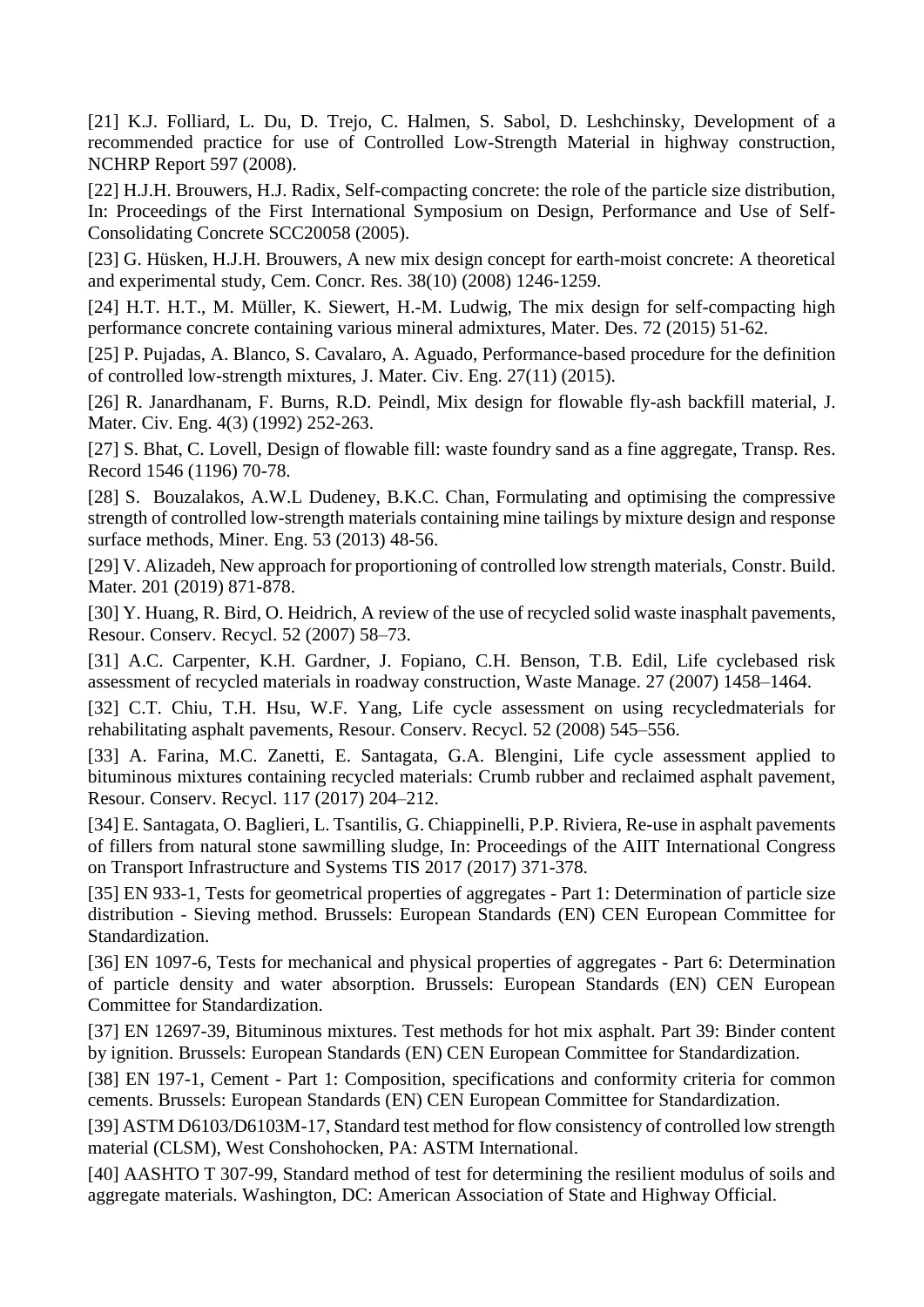[41] F. Lekarp, U. Isacsson, A. Dawson, State of the art. I: Resilient response of unbound aggregates, J. Transp. Eng. 126(1) (2000) 66-75.

[42] R. Pratibha, G.L. Sivakumar Babu, G. Madhavi Latha, Stress–strain response of unbound granular materials under static and cyclic loading, Indian Geotechnical Journal 45(4) (2015) 449-457.

[43] J-P. Bilodeau, C.O. Plamondon, G. Doré, Estimation of resilient modulus of unbound granular materials used as pavement base: combined effect of grain-size distribution and aggregate source frictional properties, Mater. Struct. 49(10) (2016) 4363–4373.

[44] E. Santagata, G. Chiappinelli, P.P. Riviera, O. Baglieri, Triaxial testing for the short term evaluation of cold-recycled bituminous mixtures, Road Mater Pavement 11(1) (2010) 123-147.

[45] R. Taha, A. Al-Harthy, K. Al-Shamsi, M. Al-Zubeidi, Cement stabilization of reclaimed asphalt pavement aggregate for road bases and subbases, J. Mater. Civ. Eng. 14 (2002) 239–245.

[46] S. Fatemi, R. Imaninasab, Performance evaluation of recycled asphalt mixtures by construction and demolition waste materials, Constr. Build. Mater. 120 (2016) 450-456.

[47] CIRS, Performance-related technical specifications for the construction and maintenance of road pavements. Interuniversity Road and Airport Research Center, Ancona, Italy (in Italian) (2001).

[48] ZTVE-StB., Additional technical contractual conditions and guidelines for earthwork in road construction and technical instructions for soil and rock in road construction, Research Society of Road and Traffic, Germany, (2004).

[49] AASHTO, "Mechanistic-empirical pavement design guide – A manual of practice." Washington, DC (2015).

[50] ASTM D1633-17, Standard Test Methods for Compressive Strength of Molded Soil-Cement Cylinders, West Conshohocken, PA: ASTM International.

[51] C.E. Pierce, H. Tripathi, T.W. Brown, Cement kiln dust in controlled low-strength materials, ACI Mater. J. 100(6) (2003) 455-462.

[52] D. Trejo, K.J. Folliard, L. Du, Sustainable development using controlled low-strength material, In: Proceedings of International Workshop on Sustainable Development and Concrete Technology (2004) 231-250.

[53] J.E. Funk, D.R. Dinger, Predictive process control of crowded particulate suspension applied to ceramic manufacturing, ISBN 978-0-7923-9409-9, Springer US (1994).

[54] V. Senthil Kumar, M. Santhanam, Particle packing theories and their application in concrete mixture proportioning, Indian Concrete Journal 77(9) (2003) 1324-1331.

[55] C. Shi, Z. Wu, K. Lv, L. Wu, A review on mixture design methods for self-compacting concrete, Constr. Build. Mater. 84 (2015), 387-398.

[56] A.R. Dawson, M.J. Mundy, M. Huhtala, European research into granular material for pavement bases and subbases, Transp. Res. Record 1721(1) (2000) 91-99.

[57] A. Nataatmadja, Y.L. Tan, Resilient response of recycled concrete road aggregates, J. Transp. Eng. 127(5) (2001) 450-453.

[58] P. Kumar, S. Chandra, R. Vishal, Comparative study of different subbase materials, J. Mater. Civ. Eng. 18(4) (2006) 576-580.

[59] L.N. Mohammad, A. Raghavandra, A., B. Huang, Laboratory performance evaluation of cementstabilized soil base mixtures, Transp. Res. Record 1721(1) (2000) 19–28.

[60] A. Ardah, Q. Chen, M. Abu-Farsakh, Evaluating the performance of very weak subgrade soils treated/stabilized with cementitious materials for sustainable pavements. Transp. Geotech. 11 (2017), 107-119.

[61] P. Chindaprasirt, S. Hatanaka, T. Chareerat, N. Mishima, Y. Yuasa, Cement paste characteristics and porous concrete properties, Constr. Build. Mater. 108 22(5) (2008), 894-901.